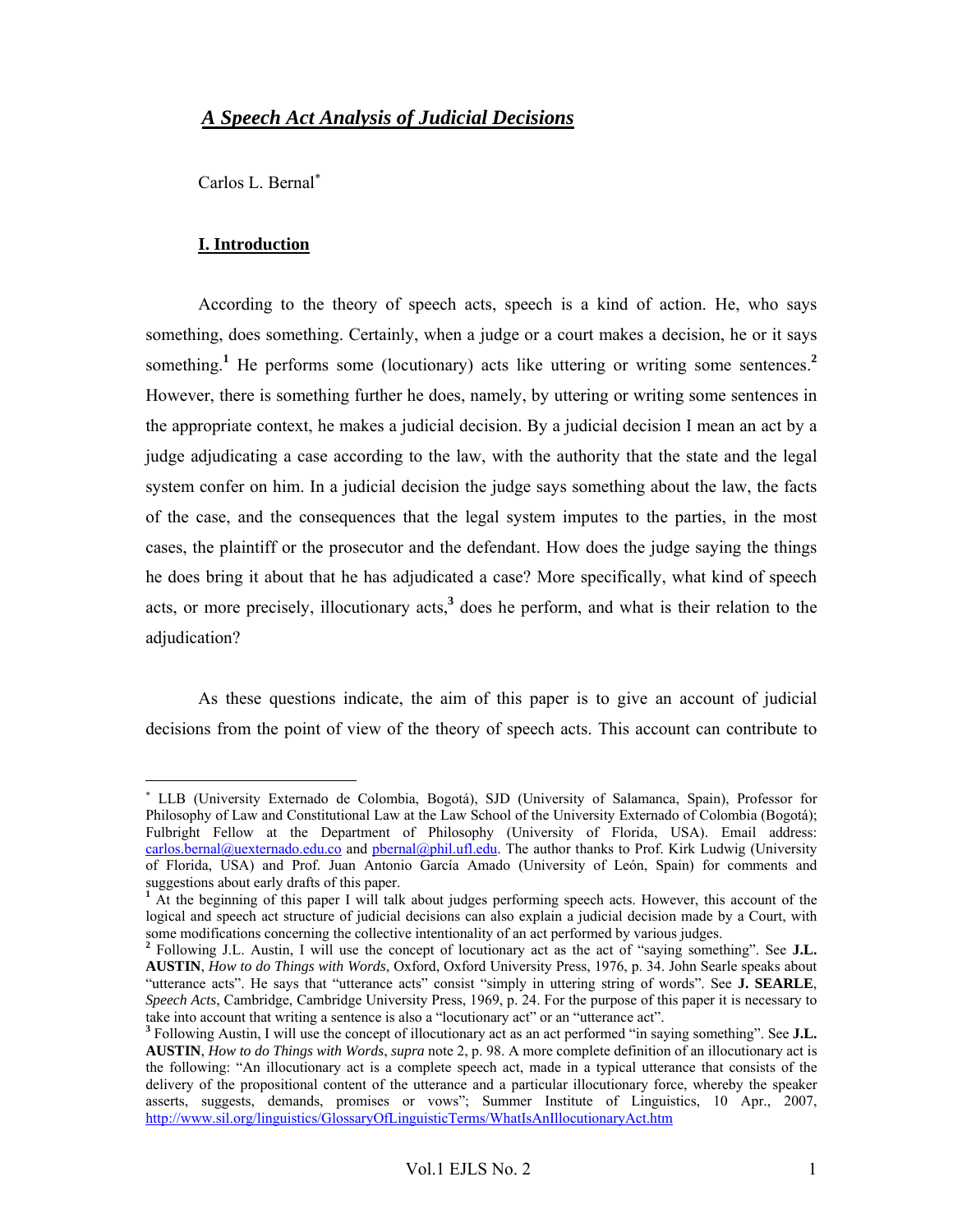two different projects at the same time. On the one hand, it can help to explain the nature and the structure of judicial decisions, as a set of sentences uttered by the judge which constitute a set of speech acts. The ontology involved in a judicial decision looks quite simple at the first glance. It seems to be the same ontology implicit in every instance of a human act of speaking: a set of sounds or strings, articulated as sentences, pronounced or written respectively by a person or group of persons. However, this ontology is in fact very complex. In a judicial decision the speaker, that is to say, the judge, has a special status and performs a special function. We, the group of citizens of the state, have conferred on the judge this special status: we have given him the power to solve legal disputes according to the law of the state. In John Searle's term, being a judge is having a certain status function, whose reality consists in a broad agreement that a person so designated, by certain performances in an appropriate context and in accordance with appropriate rules, makes certain changes to social, and, in this case, specifically legal, reality.**<sup>4</sup>** Consequently, the sentences pronounced or written by the judge also have special status functions in the institutional framework of the law. One relevant question for this paper is what these status functions are. The answer to the question about what the judge does in a judicial decision or what kind of illocutionary acts the judge performs in a judicial decision, can provide an answer to this question about the status functions of the sentences involved in a judicial decision. This promises to be a fruitful way to determine what a judicial decision is and what kind of structure it has.**<sup>5</sup>** In addition to this, as we will see, a speech act analysis can explain the criteria used to evaluate judicial decisions. This analysis will make clear that a judicial decision is a highly complex logical sequence of illocutionary acts, or to put it in a more precise way, of speech acts with several illocutionary forces.<sup>6</sup>

<sup>&</sup>lt;sup>4</sup> According to John Searle, "social reality" is constructed out of status functions. See, on the concept of status function, **J. SEARLE**, *The Construction of Social Reality*, London, Free Press, 1995, pp. 40-ff. **<sup>5</sup>**

 $5$  The theory of speech acts has been fruitfully used in the analysis of legal concepts in the past. See, e.g. the analysis of rules conferring powers by **D.W.P. RUITER**, *Legal Institutions*, Dordrecht, Kluwer, 1993; *id.*, "Legal Powers", in **S. PAULSON and B.L. PAULSON**, *Normativity and Norms*, Oxford, Oxford University Press, 1998, pp. 471-492; *id.*, "Institutional Legal Facts: Legal Powers and Their Effects", *Artificial Intelligence and Law*, 1997, pp. 377-385. See also the analysis of contracts by **J. CONISON**, "The Pragmatics of Promise", *Canadian Journal of Law and Jurisprudence*, 1997, pp. 273-ff; **J. YOVEL**, "What Is Contract Law 'About'? Speech Act Theory and a Critique of 'Skeletal Promises'", *Northwestern University Law Review*, 2000, pp. 937 ff. See also the analysis of a verdict by **H.L. HO**, "What Does a Verdict Do? A Speech Act Analysis of Giving a Verdict", *International Commentary on Evidence*, 2006, pp. 1-ff.; and the analysis of the judicial overruling by **P.H. DUNN**, "How Judges Overrule: Speech Act Theory and the Doctrine of Stare Decisis", *Yale Law Journal*, 2003, p. 493.

<sup>&</sup>lt;sup>6</sup> The illocutionary force is a property of speech acts, which results of the "combination of the illocutionary point of an utterance, and particular presuppositions and attitudes that must accompany that point, including the strength of the illocutionary point, preparatory conditions, propositional content conditions, mode of achievement, sincerity conditions, and strength of sincerity conditions", Summer Institute of Linguistics, 10 Apr. 2007, http://www.sil.org/linguistics/GlossaryOfLinguisticterms/WhatIsIllocutionaryForce.htm. Now, depending on their illocutionary force, it is possible to distinguish among the following types of acts: asserting, promising,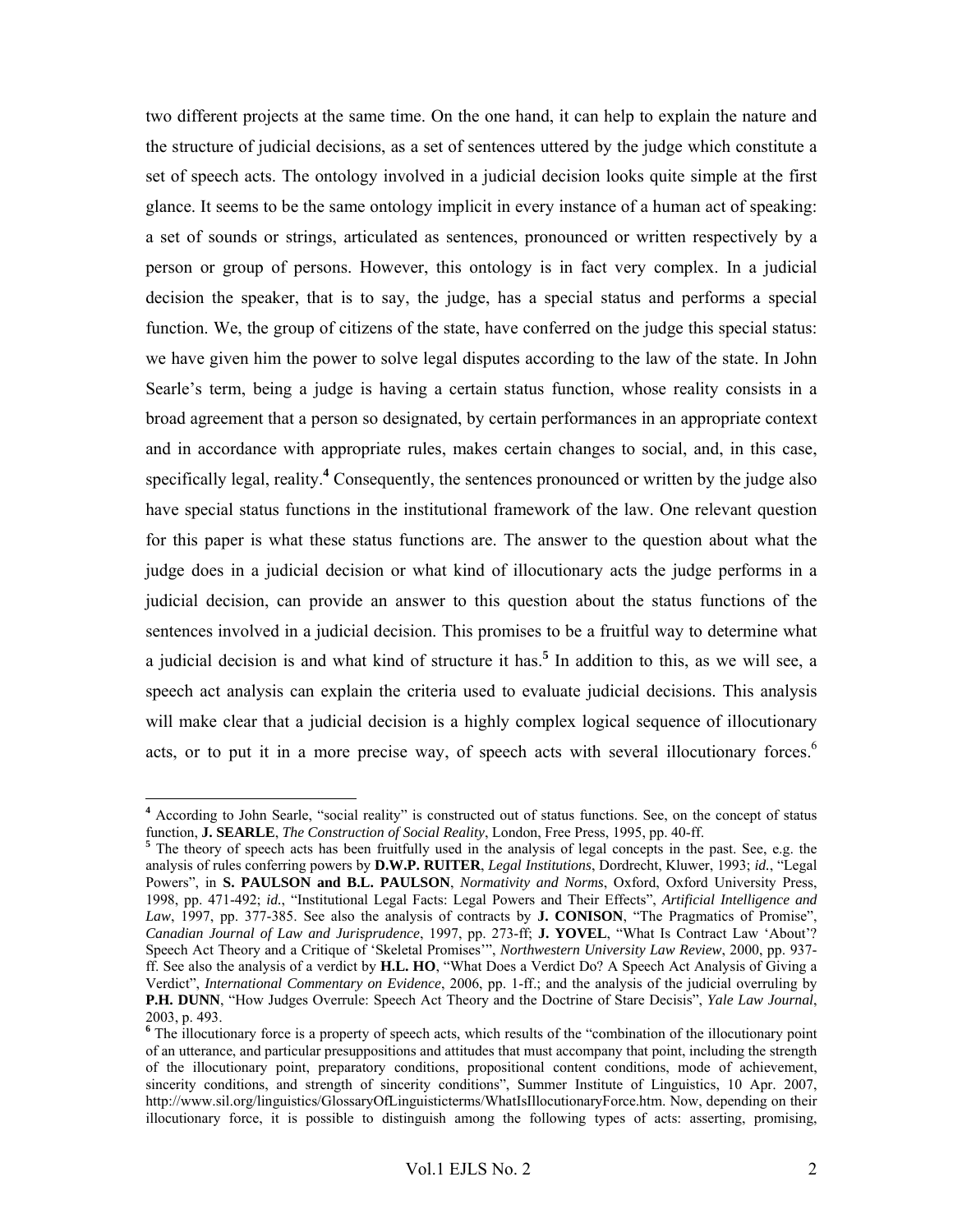Consequently, it is possible to evaluate these speech acts, from a variety of points of view: truth or falsity, correctness or incorrectness, and validity or invalidity.

On the other hand, this account can also contribute to the theory of the speech acts by providing an analysis of speech acts which occur in the highly institutionalized context of judicial decisions. Such an account can contribute to how the theory of speech acts explains the relationship between language and reality, and in particular how by having certain status functions certain speech acts can not just reflect but change reality.**<sup>7</sup>**

To achieve this aim, I will explain what kind of illocutionary acts are involved in a judicial decision and what are the necessary and sufficient conditions required for a nondefective performance of a judicial decision. To facilitate my exposition, I will use a particular judicial decision as an example. In my analysis I will use the well known judgment by the New York Court of Appeals in the case *Riggs v. Palmer*. It will be possible to generalise only some considerations drawn from the analysis of this case. For this reason, I will try to clarify how various considerations will change in other typical cases.

The plan of this paper is the following. In section (I), I will summarise the facts, the justification for, and the decision of the New York Court in the case *Riggs v. Palmer*. In section (II), I will explain the logical structure of a judicial decision. I will show that two premises and the decision are the structural elements of a judicial decision. In section (III), I will explain the difference between the propositional contents and the illocutionary forces that the utterances of these three structural elements of a judicial decision involve. In section (IV), I will briefly summarise the concepts of the theory of the speech acts that I will use in the final analysis. In section  $(V)$ , I will use these concepts drawn from the theory of the speech acts to analyse the three basic elements of a judicial decision.

excommunicating, exclaiming in pain, inquiring and ordering. See also **J. SEARLE and D. VANDERVEKEN**, Foundations of Illocutionary Logic, Cambridge, Cambridge University Press, 1985, pp. 1, 7-9 and 20-21.<br><sup>7</sup> Thinking about the law has contributed for developing the theory of speech acts. See, e.g. the explicit references

to the law in the works by **J. SEARLE**, *The Construction of Social Reality*, *supra* note 4, pp. 82-ff.; and **J.L. AUSTIN**, *How to do Things with Words*, *supra* note 2, pp. 7-ff. In this book Austin also recognised the influence of H.L.A. Hart's ideas about the law in the development of his theory.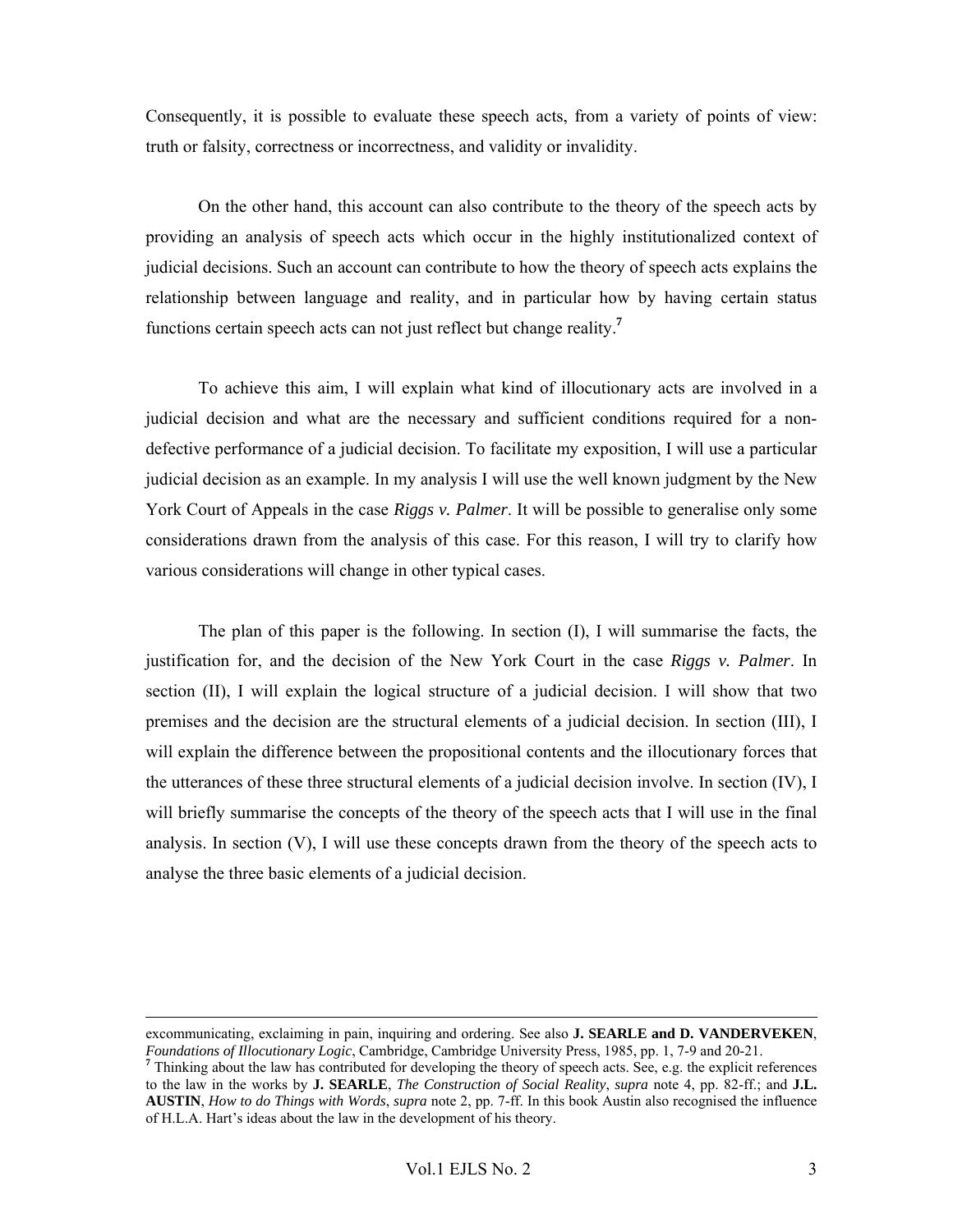## **II. The judicial decision in the case** *Riggs v. Palmer***<sup>8</sup>**

#### **A. The facts**

On the 13th of August 1880, Francis B. Palmer made his last will and testament, in which he gave small legacies to his two daughters and the remainder of the estate to his grandson, Elmer E. Palmer. Elmer Palmer knew of the provisions made in his favour in the will. He also knew that his grandfather wanted to revoke such provisions. Elmer Palmer wilfully murdered him in order to obtain the immediate possession and enjoyment of his property. For this crime he was tried, and was convicted of murder in the second degree. At the time of the commencement of the action leading to the New York Court's decision, he was serving out his sentence in the state reformatory. In spite of these facts, he claimed the property, that is to say, the legal recognition of his right to the inheritance.

#### **B. The justification of the decision**

The question for the Court in this case was whether Palmer had the right to this property. To answer this question, in its reasoning, the Court developed an argument in three steps. First, it determined what legal rule provided the solution for the case. The answer was not obvious. The Court recognised that, according to a literal interpretation of the statutes regulating the making, proof and effect of wills, and the devolution of property, due to the fact that the will had been in force and had not been modified, the law ordered that the property be given to the murderer. The statutes did not prescribe an exception, according to which, if the inheritor murdered the testator, he lost the title to receive the property. Nevertheless, the Court said that this solution was not correct. The Court gave an alternative interpretation of the legal system. It said that the purpose of the statutes,<sup>9</sup> the intention of the law-makers,<sup>10</sup> the application of a rational interpretation,<sup>11</sup> and the principle<sup>12</sup> or general maxim of the common

**<sup>8</sup> Court of Appeals of New York**, *Riggs v. Palmer*, 8 Oct. 1889,

http://www.courts.state.ny.us/reporter/archives/riggs\_palmer.htm

**<sup>9</sup>** According to the Court, this purpose was to "enable testator to dispose of their estates to the objects of their bounty at death and to carry into effect their final wishes legally expressed".

<sup>&</sup>lt;sup>10</sup> According to the Court, this intention was that: "the donees in a will should have the property given to them. But it never could have been their intention that a donee who murdered the testator to make the will operative should have any benefit under it".

<sup>&</sup>lt;sup>11</sup> The rational interpretation or equitable construction tries to correct the impossibility of the law makers ruling on every particular case in which a rule applies, and allows the Court to restrain or to extend the meaning of the word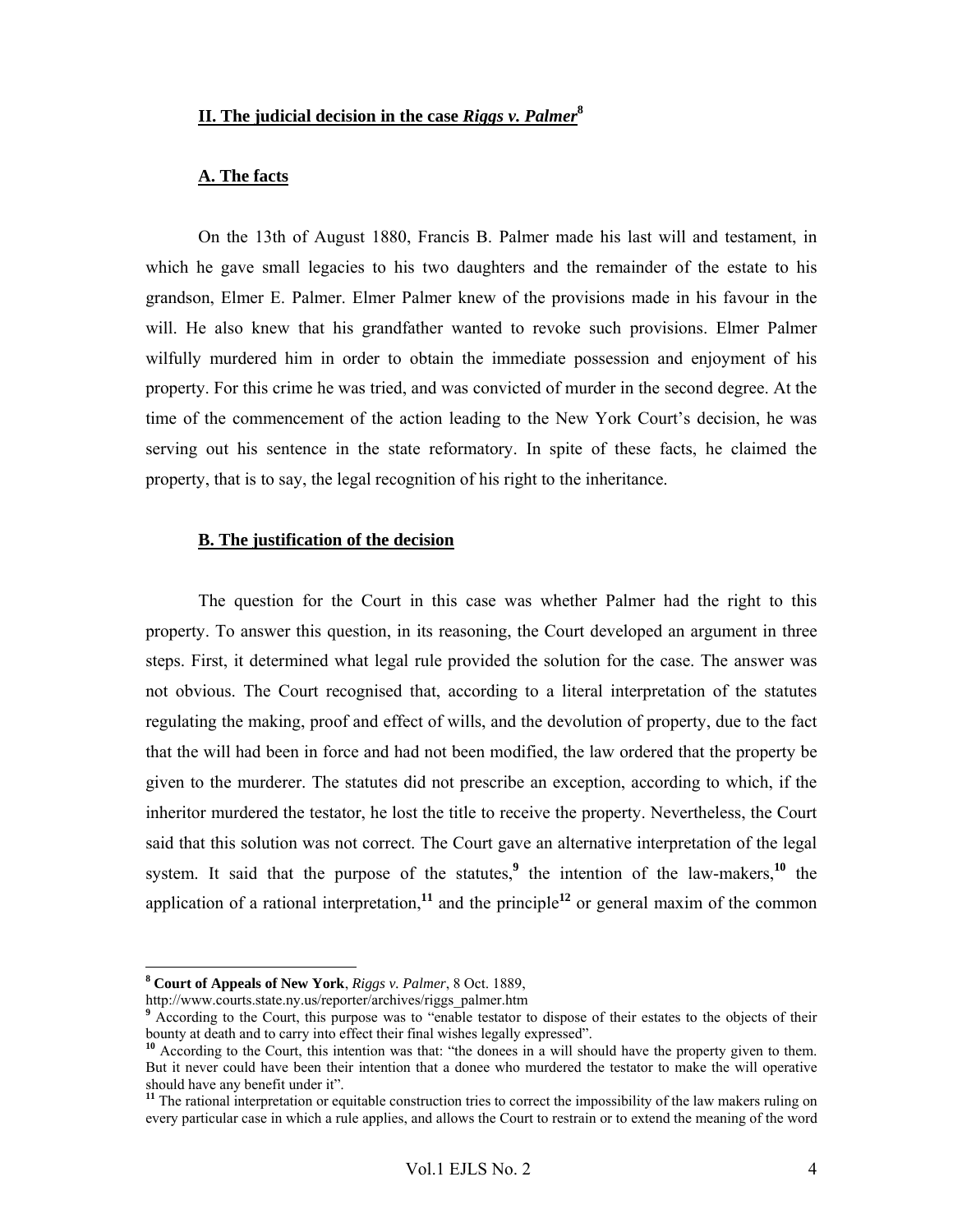law, according to which: "No one shall be permitted to profit by his own fraud, or to take advantage of this own wrong, or to acquire property by his own crime", which was applied in the precedent case *New York Mutual Life Insurance Company v. Armstrong*, allowed the conclusion that: if the inheritor had murdered the testator, he would have no title to the property.

Now in a second step, the Court verified that Palmer had murdered the testator, that is to say, his grandfather.

According to the Court, these reasons led to the following decision (the third step of the reasoning): the defendant Palmer could not possess any of the property as heir.

### **III. The logical structure of a judicial decision**

Any judicial decision has two parts: the justification and the decision. Now, the justification has two dimensions: one internal, the other external. The internal justification consists of the reasoning whereby a conclusion leading to the decision is inferred from the supporting premises, whereas the external justification is the reasoning which supports the premises that make up the internal justification, and from which the conclusion follows.**<sup>13</sup>**

In this paper I will focus in the internal justification. In a simple case, the internal justification has the following structure:**<sup>14</sup>**

- (1)  $(x)(Cx \rightarrow LCx)$
- (2) *Ca*
- (3) *LCa* MP (1, 2)

of a statute to avoid irrational outcomes. In this case, the Court enhanced the exceptions to the inheritance of the property by including among the exceptions the case in which the inheritor murdered the testator.

**<sup>12</sup>** This case is well known because **R. DWORKIN** used it to show (against Hart's concept of law) that the legal system is not only made of rules but also of principles; *Taking Rights Seriously*, London, Duckworth, 1977, pp. 23-45.

**<sup>13</sup>** On the concepts of internal and external justification, see **R. ALEXY**, *A Theory of Legal Argumentation: The Theory of Rational Discourse as Theory of Legal Justification*, transl. [by **N. MACCORMICK and R. ADLER**, Oxford, Clarendon Press, 1989]; **J. WRÓBLEWSKI**, "Legal Decision and its Justification", in **J. WRÓBLEWSKI**, *Le raisonnement juridique*, Brussels, Hubien, 1971, p. 412; **N. MACCORMICK**, *Legal Reasoning and Legal Theory*, Oxford, Oxford University Press, 1978, p. 100. **<sup>14</sup>** On this kind of logical reconstruction of judicial decisions, see **R. ALEXY**, "Die Logische Analyse Juristischer

Entscheidungen", in **R. ALEXY**, *Recht, Vernunft, Diskurs. Studien zur Rechtsphilosophie*, Frankfurt, Suhrkamp, 1995, p. 20.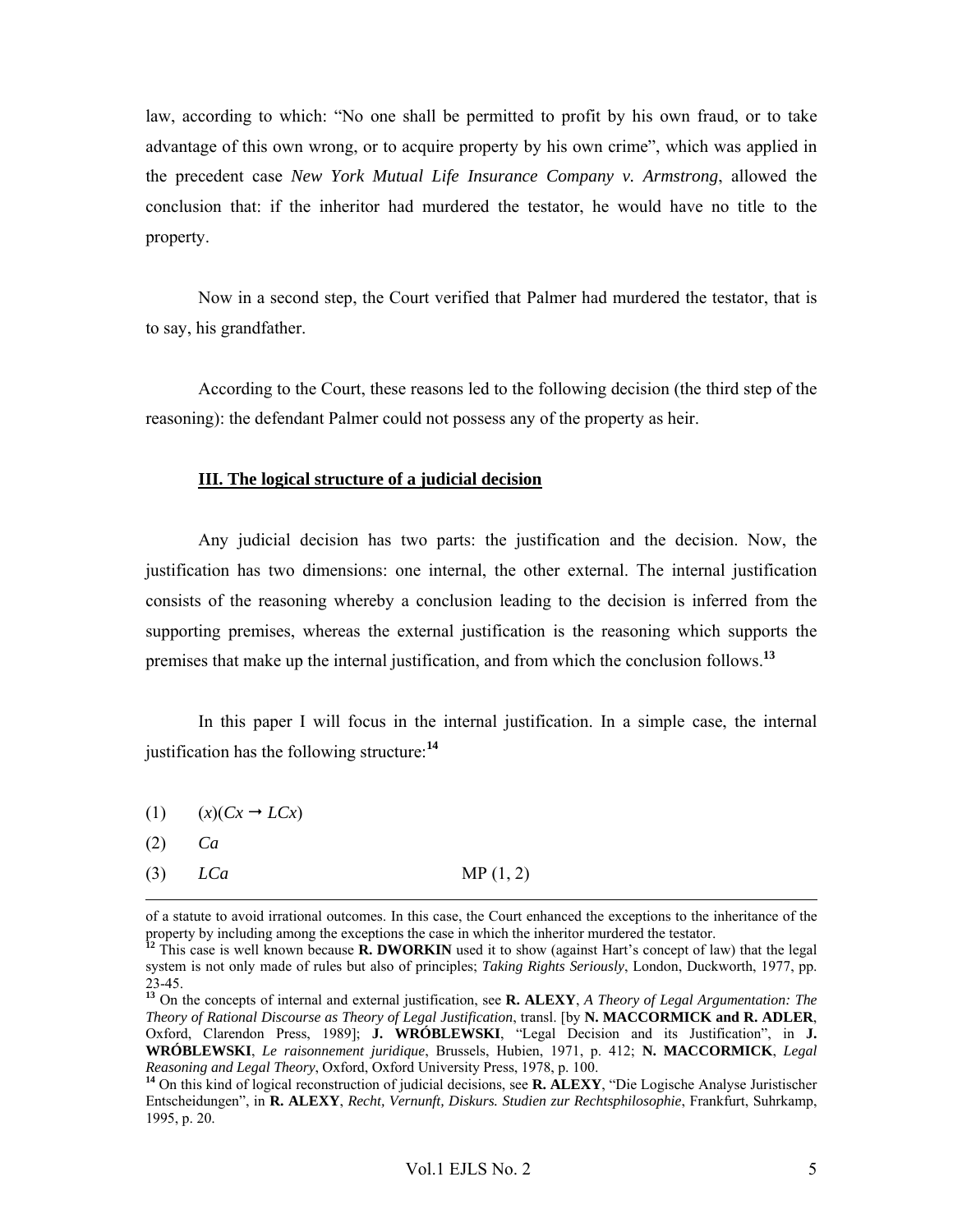This corresponds to the structure of a syllogism, namely, it involves the movement from a major premise and a minor premise to a conclusion. The major premise (1) is a general rule. According to this rule, the judge has the power and ought to impute**<sup>15</sup>** the legal consequence  $(LC)$  to every agent  $(x)$ , whose actions fulfil the conditions  $(C)$ . Correlatively, this rule also establishes that if an agent  $(x)$  performs the action described in  $(C)$ , the legal consequence  $(LC)$  is to be imputed to him. The judge asserts this general rule as a legal interpretation of a statement or a set of statements belonging to the sources of the law (the constitution, the statutes, a contract or a precedent). The minor premise (2), meanwhile, consists of an assertion about a particular. By means of this assertion the judge affirms that, according to the evidences, an action or a set of actions of the agent (*a*) took place and fulfilled the conditions mentioned in the antecedent of the general rule (1). Finally, the decision (3) is a particular rule, which follows by modus ponens from the major and the minor premises. According to this rule, the judge has the power and ought to impute to the agent, who performed the action  $(a)$ , the legal consequence  $(LC)$  established by the general rule (1). Correlatively, this rule also establishes that the agent  $(x)$ , who performed the action  $(a)$ , prescribed by the general rule (1), is subject to the imputation of the legal consequence (*LC*).

However, the decision (3) goes further. In the decision (3) the judge also orders other officials to impute or imputes himself the legal consequence (*LC*) to the agent (*a*). In criminal law, for instance, a typical decision entails also an order of imprisonment. In torts law, the decision involves also the declaration of liability of the agent and the order to pay for the damages he caused. In other cases, like contract law cases or divorce cases, the decision entails a declaration about the legal status and the legal relationship of the parties. Finally, in some constitutional cases (especially in the continental European system of constitutional review) the decision involves the declaration about the legal status of a legal rule, that is to say, the constitutionality or unconstitutionality of a legal rule.

This schema can explain the logical structure of the judgment by the Court of Appeals of New York in the case *Riggs v. Palmer*. In this case, premise (1) is the general rule according to which the judge has the power and ought to impute the legal consequence: not to give the property  $(\neg G)$  to any inheritor (*x*) having murdered the testator (*M*). This rule follows from

**<sup>15</sup>** On the concept of imputation, see **S. L. PAULSON**, "Hans Kelsen's Doctrine of Imputation", *Ratio Juris*, 2001, pp. 47-ff.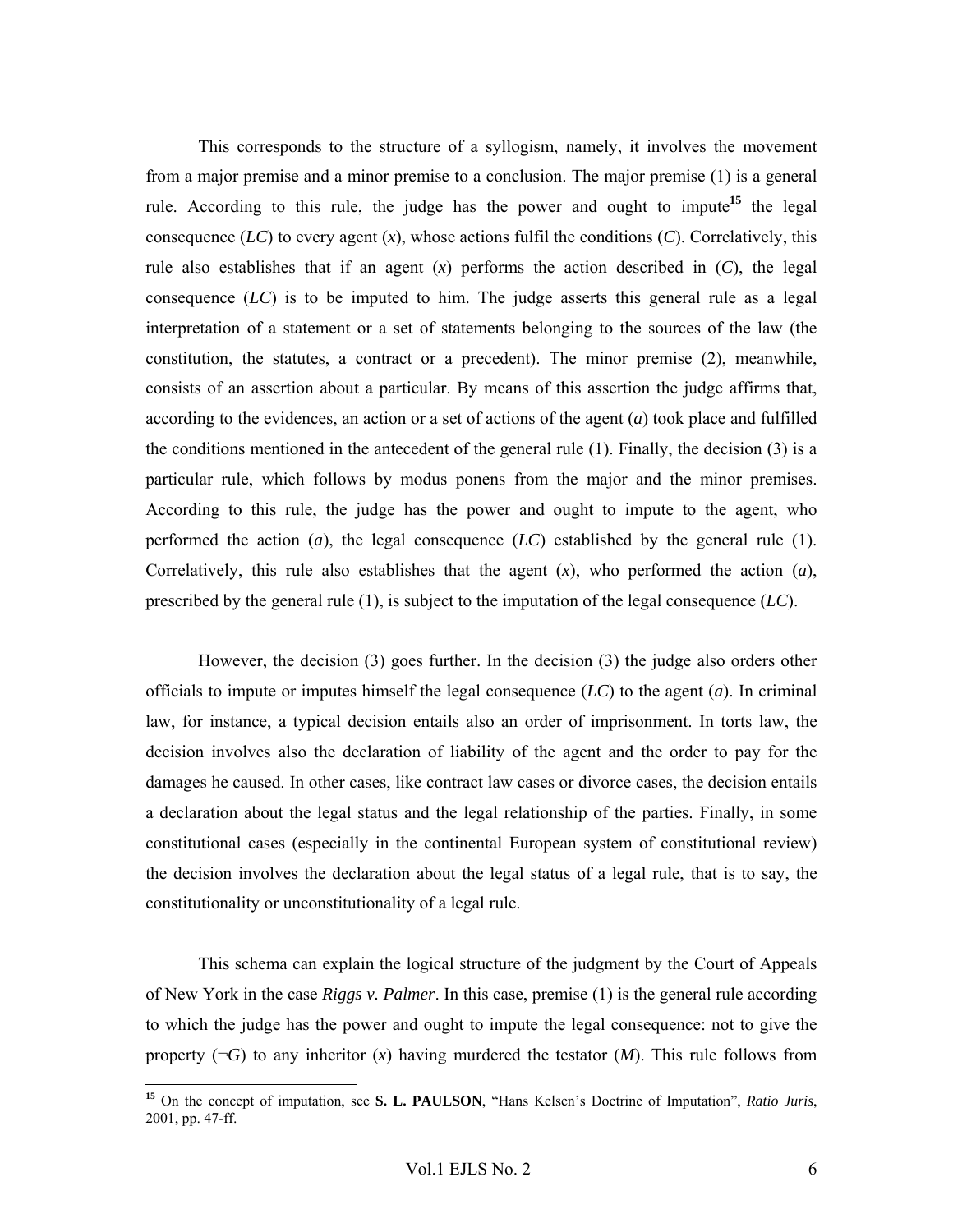what the Court says in the judgment by means of a chain of restatements of its original sentence:

- (i) The Court states the major premise of its reasoning by means of the following sentence: "one cannot take property by inheritance or will from an ancestor or benefactor whom he has murdered".
- (ii) It is possible to restate this sentence in the following way without introducing changes in its content: if an inheritor has murdered the testator (an ancestor or benefactor), then the property conferred to him by inheritance or will is not to be given to him.
- (iii) However, it is necessary to understand this last sentence in the context of the institutional framework of the law and the state. The law of the state confers on the judge (in this case the Court of Appeals) the institutional authority to give or not to give the property conferred by inheritance or will. Taking this into account, then a further statement runs as follows: if an inheritor has murdered the testator (an ancestor or benefactor), then the judge is empowered by the law and ought not to give to him the property conferred to him by inheritance or will.
- (iv) The last step arrives to the sentence: the judge has the power and ought to impute the legal consequence: not to give the property  $(\neg G)$  to any inheritor (*x*) having murdered the testator (*M*).

The logical form of this last sentence is the major premise:  $(x)(Cx \rightarrow LCx)$ 

Premise (2) is the assertion that, according to the evidence, Palmer (*p*) murdered the testator (*Mp*). The Court states this premise when it says: "He [Elmer Palmer] knew of the provisions made in his favour in the will, and, that he might prevent his grandfather from revoking such provisions, which he had manifested some intention to do, and to obtain the speedy enjoyment and immediate possession of his property, *he wilfully murdered him by poisoning him*" [Emphasis added].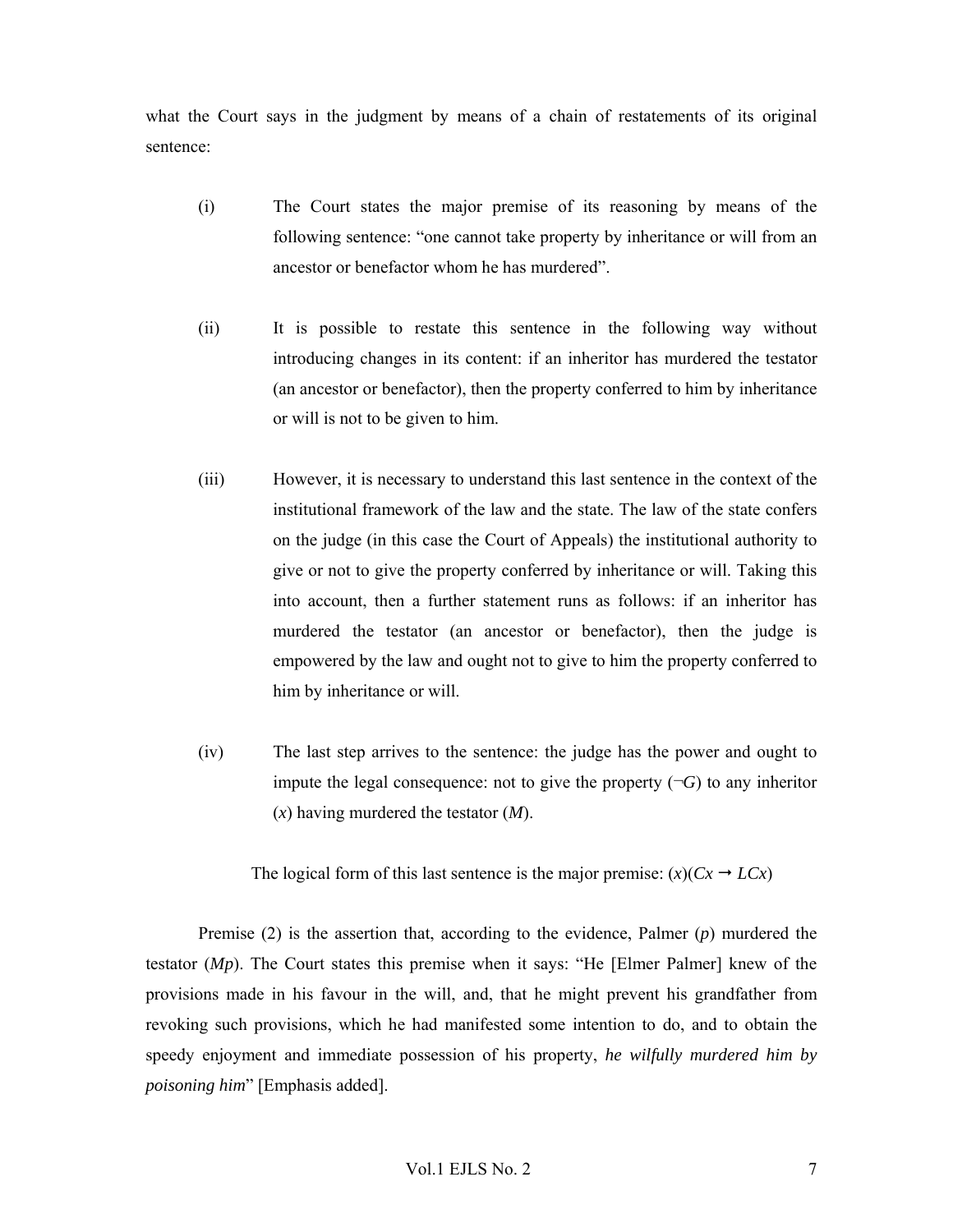From these premises the conclusion follows by modus ponens, namely, the judge ought not to give the property to Palmer  $(\neg G_p)$ . This conclusion is not explicit in the judgment of the Court, but could be inferred from its decision. The decision (*D*) of the Court is the following:

(*D*) "that the devise and bequest in the will to Elmer be declared ineffective to pass the title to him; that by reason of the crime of murder committed upon the grandfather he is deprived of any interest in the estate left by him".

Let us express the logical form of this decision by means of the sentence (*IWp*). From this decision, and with the understanding of some additional elements of the legal institutional framework, it is possible to infer the conclusion of the internal justification, according to which the Court ought not to give the property to Palmer  $(\neg Gp)$ . The declaration of the ineffectiveness of the devise and bequest in the will to pass the title to Elmer Palmer is the way in which the Court fulfils the obligation to not give the property to him. In order to fulfil this obligation the Court has to declare that the devise and bequest in the will to Elmer is ineffective to pass the title to him. Then, it looks like in this case the Court not only achieves the conclusion that it ought not to give the property to Elmer Palmer  $(\neg G_p)$ , but also does not give him the property in the same judgment, by means of the declaration of the ineffectiveness of the devise and bequest in the will to pass the title to him. If we denote this last move with (*Ix*) (Ineffectiveness of the will), then we have the following structure:

|     | (1) $(x)(Mx \rightarrow \neg Gx)$ |          |
|-----|-----------------------------------|----------|
| (2) | Mp                                |          |
| (3) | $\neg Gp$                         | MP(1, 2) |
| (4) | $(x)(\neg Gx \rightarrow IWx)$    |          |
| (5) | <i>IWp</i>                        | MP(4,3)  |

This argument includes premise (4) to support the conclusion (5). Premise (4) makes explicit the legal rule according to which, if any judge wants not to give the property to an inheritor, it ought to declare the ineffectiveness of the devise and bequest in the will to pass the title to him. The conclusion (5) follows from (4) and (3) by modus ponens and makes it explicit that the Court has to declare the ineffectiveness of the will in the case of Elmer Palmer. This conclusion is the support for the decision (*D*) of the New York Court of Appeals that in deed declares the ineffectiveness of the will to pass the title to Elmer Palmer. The sentences (3), (4)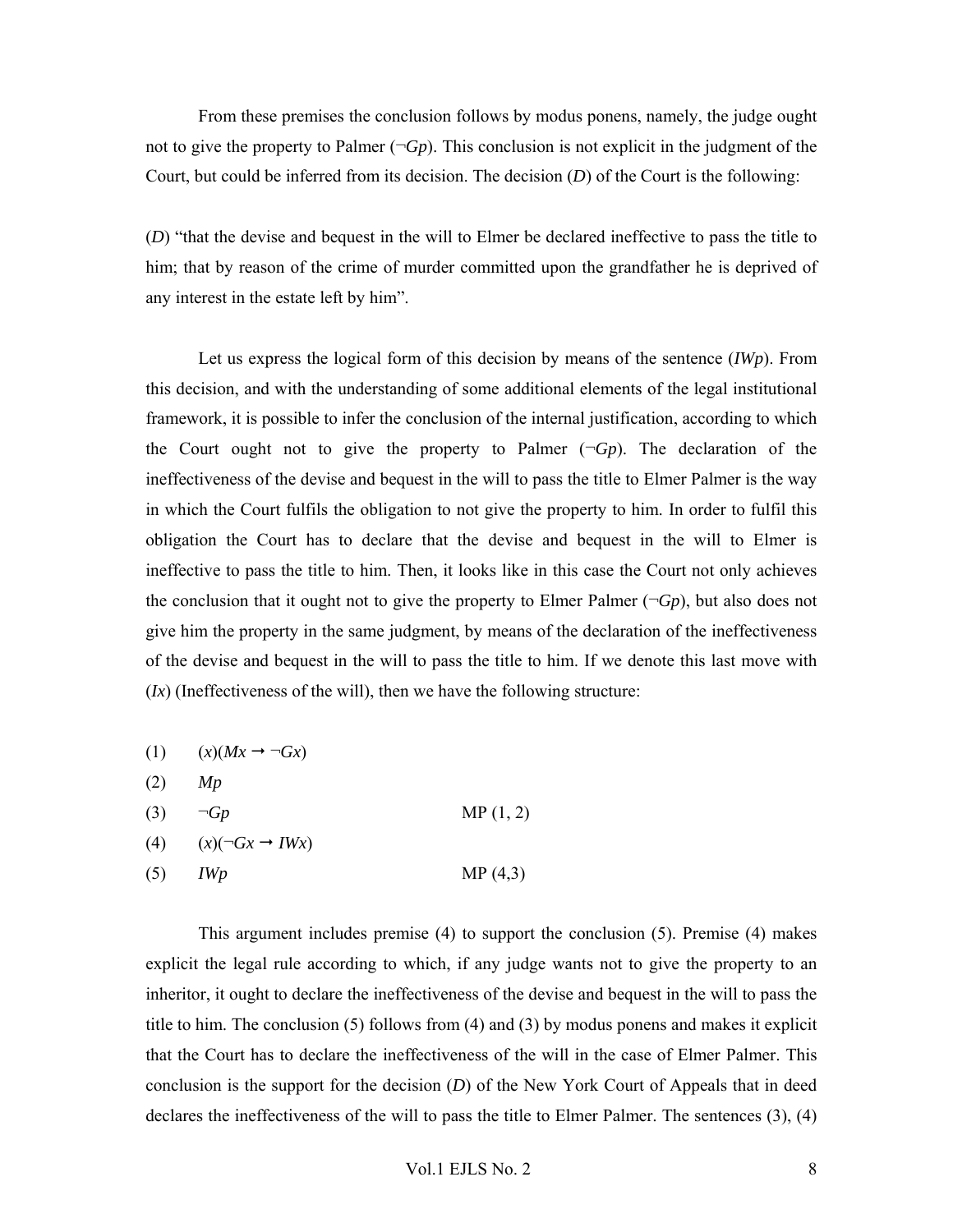and (5) are implicit in the reasoning of the Court. They do not appear in the text of the judgment but could be inferred from (1), (2) and the decision (*D*).

# **IV. The propositional content and illocutionary force of the premises and the decision**

This reconstruction of the logical structure of judicial decisions makes clear that a judicial decision implies at least three locutionary acts: the utterance or writing of the premises (1) and (2), and the decision (3). It also clarifies what the propositional content of these acts is.**<sup>16</sup>** In the case *Riggs v. Palmer*, the structure of the judicial decision is more complex. It is made at least of the following (explicit and implicit) premises, where now I indicate, at least in part, the force with which they are put forward, using the turnstile to indicate assertion, ' $\models$ ':

- $\models$  (1)  $(x)(Mx \rightarrow \neg Gx)$  $\neq$  (2) *Mp*  $\neq$  (3)  $\neg Gp$  MP (1, 2)  $\models$  (4)  $(x)(\neg Gx \rightarrow IWx)$
- $\neq$  (5) *IWp* MP (4,3)

It is necessary to add also the decision, where I use 'd!' to indicate, in Searle's terms, a declarative speech act, which we will discuss further below (what we might express in ordinary English with a kind of third person imperative, "let it be that this very act makes it the case that," though the effect can be achieved in context without the explicit statement of the intent and will require in addition that the institutional setting be appropriate):

d! (6) *IWp*

 $\overline{a}$ 

The speech act indicated in (6) is different from that in (5). The assertion of (*IWp*) states an obligation: the obligation of the Court to declare the ineffectiveness of the will to

**<sup>16</sup>** For the concept of propositional content, see **J. SEARLE**, *Speech Acts*, *supra* note 2, pp. 29-30. Searle says: "A proposition is what is asserted in the act of asserting, what is stated in the act of stating". The propositional content remains constant, despite changes in the illocutionary force of the speech act.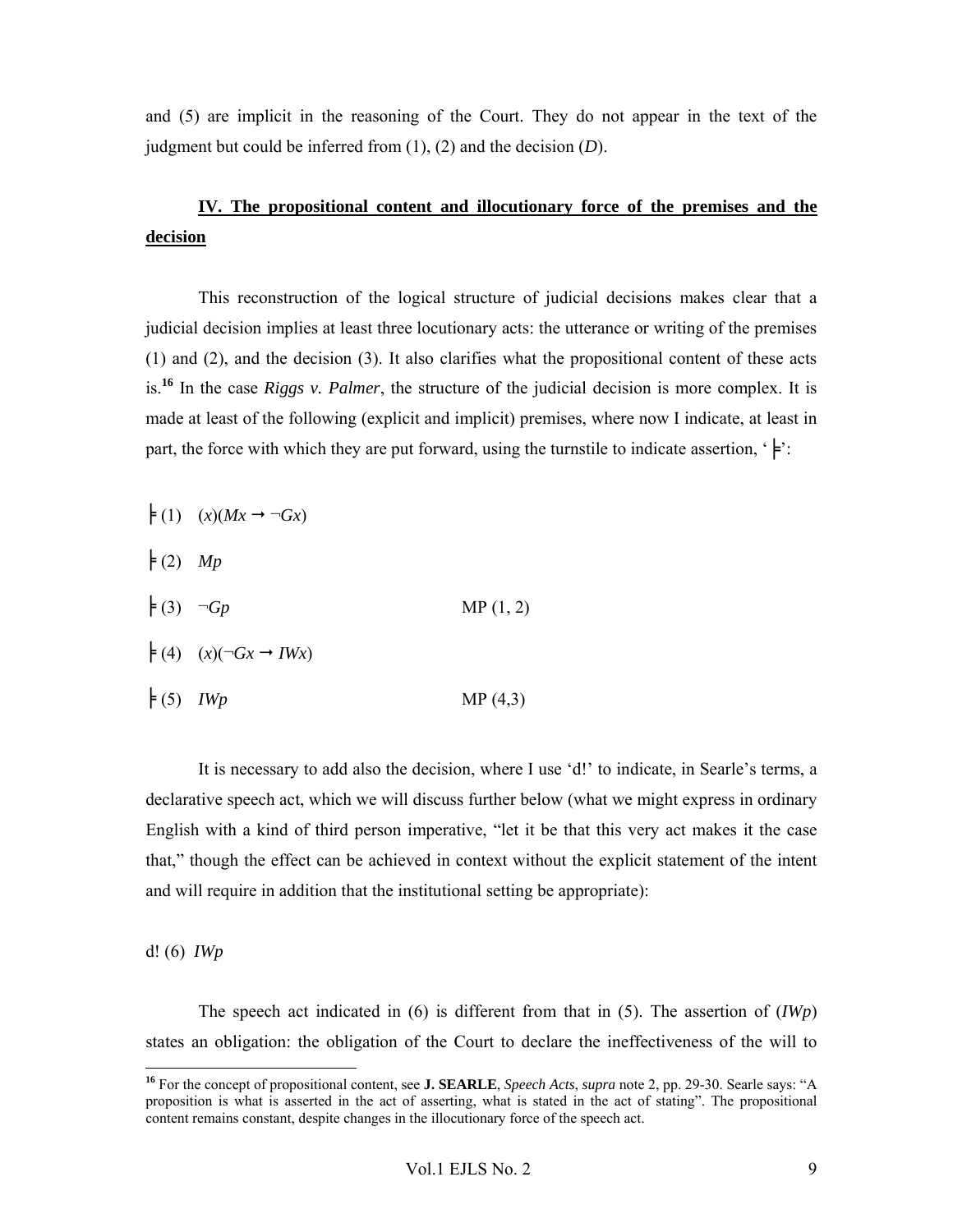transfer the property to Palmer. Meanwhile, the speech act indicated in (6) which is performed using the very same sentence as in (5) makes a declaration: the declaration that in deed the will made by his grandfather is ineffective to pass the property to Palmer.

This shows that a judicial decision involves a logical sequence of speech acts. The final speech act is the decision (*D*). This decision is justified by means of an argument leading from premise  $(1)$  to a conclusion  $(5)$ , through a finite number of premises  $(2)$ ,  $(3)$  and  $(4)$ . Nevertheless, this structure does not make it explicit what kinds of illocutionary act the judge performs by uttering the premises (1) and (2), and the decision (*D*) (Let us remember that (3) (4) and (5) are implicit). It is not obvious that these three acts are *just* assertions. Indeed, it is clear that, in uttering the decision (*D*) the judge is not merely reporting that the legal consequence of the rule (1) *is or will be* imputed to the agent. He is actually imputing the legal consequence by a declaration of the ineffectiveness of the will to pass the title to Elmer Palmer. This declaration has a consequence for the legal status of the agent. It not only settles something epistemically, it brings something about, it changes the world by determining the heretofore undetermined legal status of the property in question. In the case of Palmer, the consequence is that he does not have a legal right to the property, or, put in another way, that the legal system does not recognize his right to this property and, correlatively, it recognizes the plaintiffs to have a right to it. In other kinds of cases, the judge performs in its decision analogous sorts of declarations. In criminal law cases, *e.g.*, the judge may convict the defendant of a crime and order his imprisonment. In contract law or torts law cases, the judge may declare there to be a state of legal relations between the parties and give, for instance, compensation for damages.

In uttering premise (1) the judge is not merely reporting that the rule,  $(x)(Mx \rightarrow \neg Gx)$ , is a legal rule. He is also stating that this rule is a correct legal interpretation of a sentence or a set of sentences belonging to the sources of law. The judge usually builds the major premise after performing a (literal, teleological, historical or systematic) interpretation of a provision or a set of provisions from the constitution or the statutes, or a sentence or set of sentences from other kinds of sources of law. For instance, in the case *Riggs v. Palmer*, the New York Court of Appeals gives arguments for and against two different interpretations of the law that could be applied as premise (1). The first interpretation is the rule  $(x)(Mx \rightarrow Gx)$ , according to which, in cases of murder of the testator by the inheritor, the judge ought to assign him the property. The Court speaks about the hypothesis when it says: "It is quite true that statutes regulating the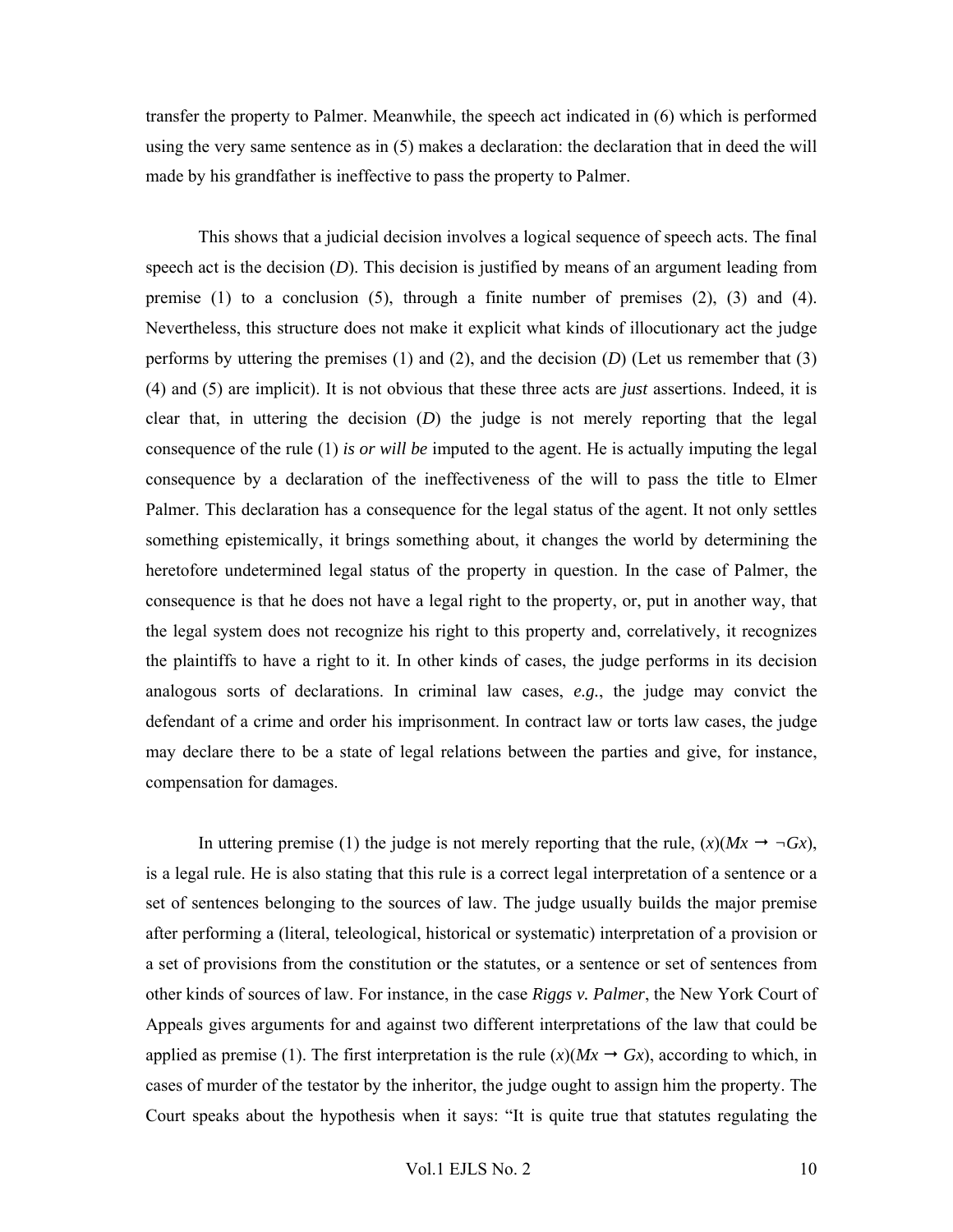making, proof and effect of wills, and the devolution of property, if literally construed, and if their force and effect can in no way and under no circumstances be controlled or modified, give this property to the murderer". The second interpretation is the rule  $(x)(Mx \rightarrow \neg Gx)$  that the Court applied as major premise to the case. According to the Court, on the basis of the arguments from the purpose of the statutes, the intention of the law-makers, the application of a rational interpretation, and the principle or general maxim of the common law, according to which: "No one shall be permitted to profit by his own fraud, or to take advantage of this own wrong, or to acquire property by his own crime", it is the second and not the first one of these which is the correct interpretation of the law. For this reason, the Court applies as major premise of the case the rule according to which: "one cannot take property by inheritance or will from an ancestor or benefactor whom he has murdered".

There are cases, like *Riggs v. Palmer*, in which it is clear that this rule did not even exist before in the legal system. Thus, the judge, in exercising his authority, is creating a new legal rule. This new rule is also a precedent for future cases. In addition to this, the judge is also applying this rule to the case. In this sense, he is taking it as the legal basis for resolving the case.

In uttering premise (2) the Court is of course asserting something about the occurrence of the action (*a*), that is to say, the state of affairs described in the rule (1). There are cases in which the judge is the fact finder and cases in which the jury is the fact finder. Whoever plays this role is doing something further in uttering premise (2). The judge or the jury is creating an institutional fact that entitles the judge to impute the legal consequence to the agent and that is a precedence for future decisions. The occurrence of the action (*a*) in the world is a natural fact. However, when the fact finder asserts in a trial that the action (*a*) occurred in world and that it is proved, it creates an institutional fact that has various effects in the law. For instance, in the decision in *Riggs v. Palmer* the Court takes the fact that Palmer murdered the testator as a fact that has been proved in the criminal procedure in which Palmer has been found guilty.

There are further complexities. In the cases of premises (1) and (2), the judge assigns a function to the utterance of these statements,**<sup>17</sup>** leading to specific consequences. Both premises

**<sup>17</sup>** On the assignment of a function, see **J. SEARLE**, *The Construction of Social Reality*, *supra* note 4, pp. 14-ff and 23.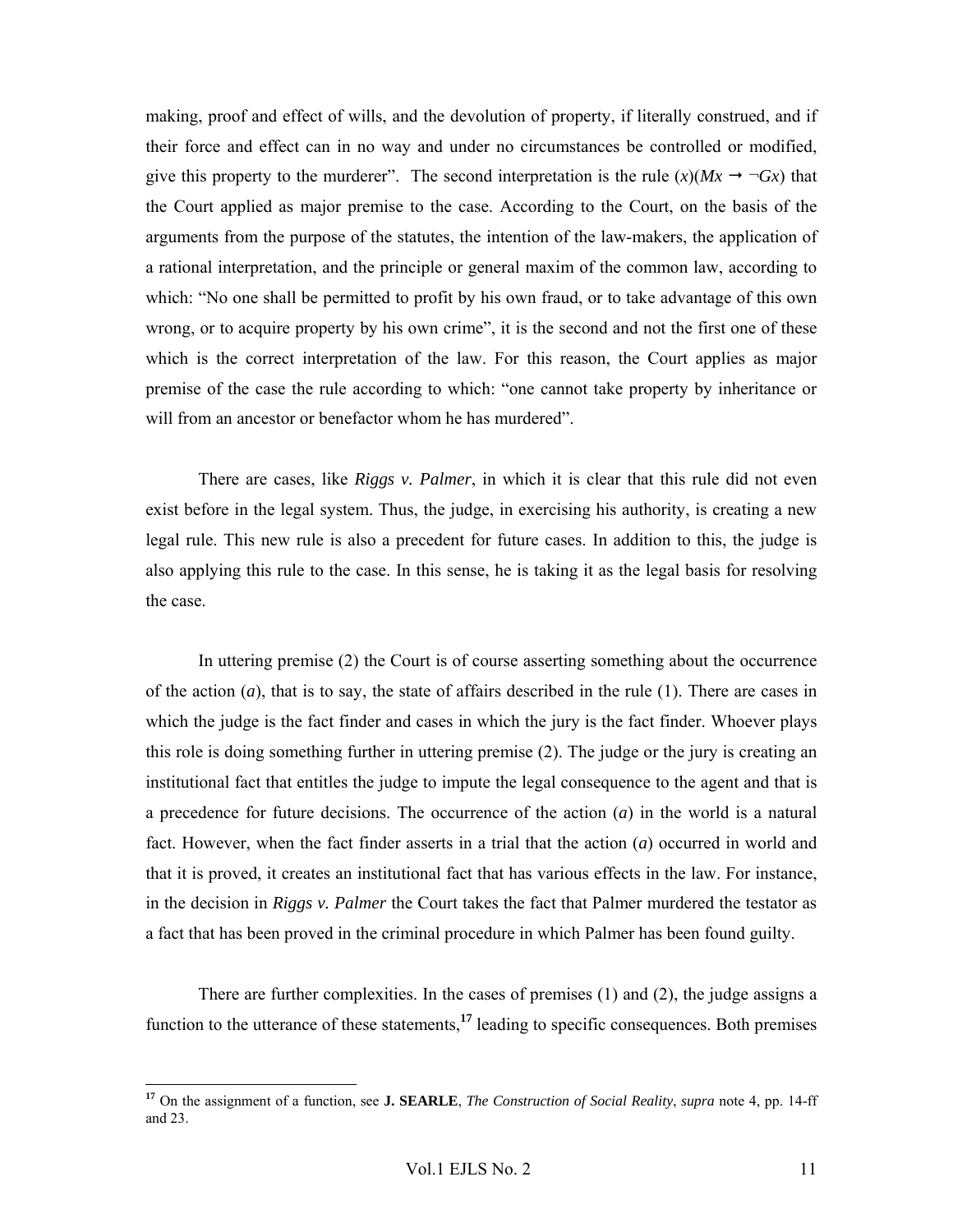accomplish the function of creating institutional facts,**<sup>18</sup>** which the judge uses as a basis for the justification of the judicial decision and which modifies the legal system. In this sense, the creation of these institutional facts and the role they play presuppose a particular kind of collective intentionality**<sup>19</sup>** and certain constitutive rules. There is a qualitative difference between the fact that a professor utters the rule  $(x)(Mx \rightarrow \neg Gx)$  as an interpretation of the sources of the law in the classroom and the fact that the Court of Appeals of New York utters it as main premise for the justification of the decision in the case *Riggs v. Palmer*. The second case makes a legal difference, the first does not. It is like the difference between a commentator at a football game judging there has been a foul and the umpire so judging. The second case presupposes a whole institutional network of rules and authorities correlated by means of collective intentionality. There is a Court of Appeals of New York because there is a set of statutes creating it, establishing the procedures for the trials and the substantive rules to resolve cases. Now there are such kinds of statutes because the Constitution created a Congress and empowered it to create them. Naturally, the Constitution also sets conditions for the procedures for the creation of the statutes and establishes some restrictions on the exercise of powers by the Congress, for instance, by establishing certain basic rights. Finally, the Constitution presupposes also the existence of a rule of recognition<sup>20</sup> or a basic norm<sup>21</sup> or a certain kind of appropriate we-intention**<sup>22</sup>** about having a state and a legal system among the sovereign people of the country. A rule, a norm or the appropriate set of we-intentions of this kind can justify the rule according to which we ought to obey what the Constitution commands or forbids. This institutional network is behind a constitutive rule**<sup>23</sup>** according to which, for instance, the interpretation of the statutes performed by the Court of Appeals of New York in the context of the trial leading to the resolution of a particular case like *Riggs v. Palmer counts as* main premise for the justification of the decision and as precedence for future cases.**<sup>24</sup>**

<sup>&</sup>lt;sup>18</sup> On the concept of institutional fact: *Ibid.*, pp. 17-ff.<br><sup>19</sup> On the concept of collective intentionality: *Ibid.*, pp. 23-ff.<br><sup>20</sup> On the concept of rule of recognition, see **H.L.A. HART**, *The Concept of Law*, Oxf mainly Chapter V.

**<sup>21</sup>** On the concept of basic norm, see **H. KELSEN**, *Introduction to the Problems of Legal Theory: A Translation of the First Edition of the Reine Rechtslehre or Pure Theory of Law*, transl. [by **B. LITSCHEWSKI PAULSON**

<sup>&</sup>lt;sup>22</sup> On the concept of we-intention and its role in collective intentionality, see **K. LUDWIG**, "Foundations of Social Reality in Collective Intentional Behaviour", in **S.L. TSOHATZIDIS**, *Intentional Acts and Institutional Facts: Essays on John Searle's Social Ontology*, Dordrecht, Springer, 2007.

<sup>&</sup>lt;sup>23</sup> On the concept of constitutive rule, see **J. SEARLE**, *The Construction of Social Reality*, *supra* note 4, pp. 27-<br>ff. According to Searle, a canonical formulation of this kind of rules is: "X counts as Y in context

 $^{24}$  In this sentence, the interpretation of the canonical formulation of the constitutive rule "X counts as Y in context" *C*" is:

Domain: The set of all the human actions

*X*: The interpretation of the statutes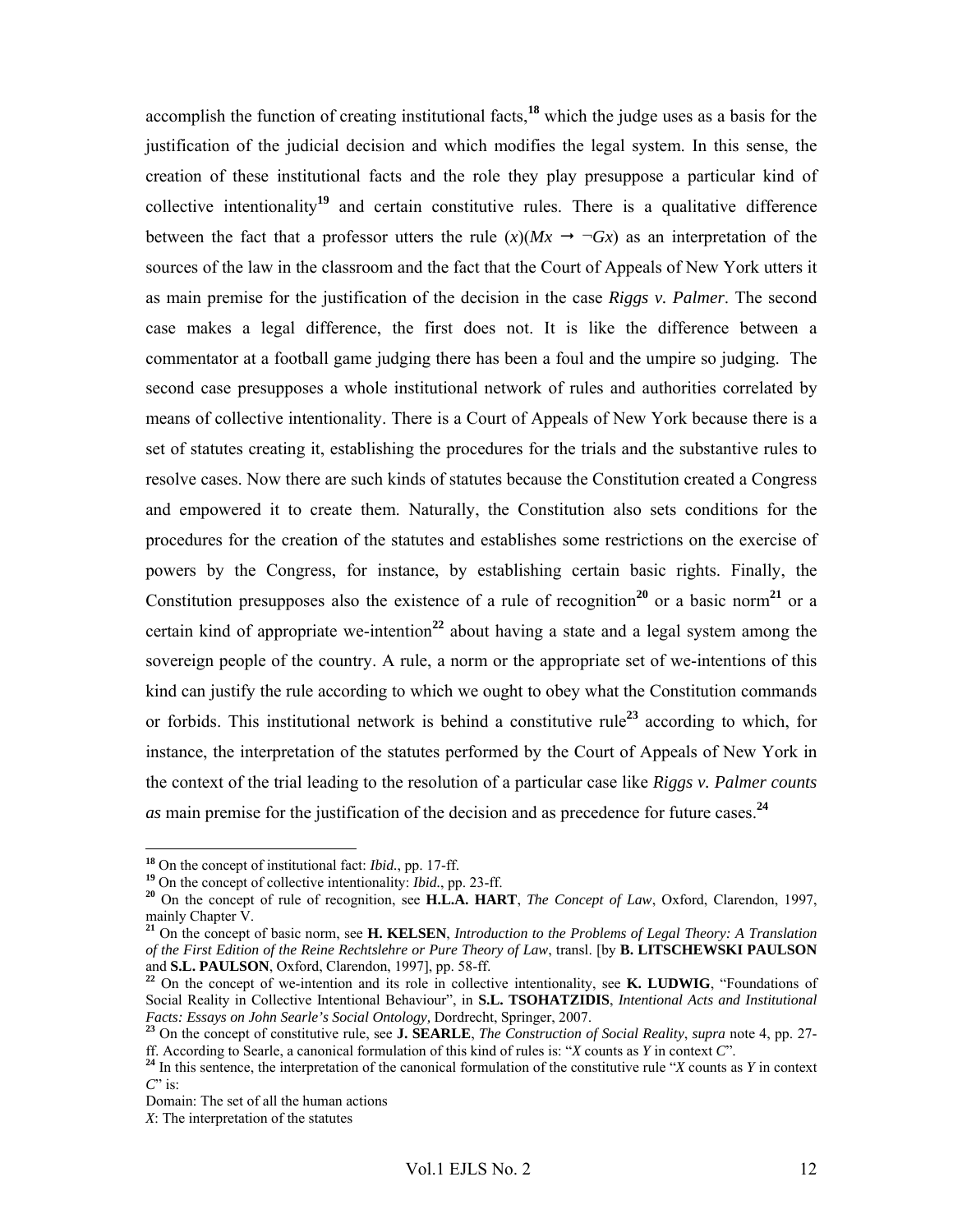This institutional network can also explain why, concerning the premise (2), there is a difference between the fact that somebody says that Palmer poisoned his grandfather and the fact the Court of Appeals of New York declares that this fact was proved and counts as murder. Uttering premise (2) there is more than a mere assertion.

Now, this first approach shows that the reconstruction of the logical structure is not enough to achieve a complete analysis of a judicial decision. This analysis should entail also an explanation of what kind of illocutionary acts the judge performs by uttering premises (1) and (2) and the decision (*D*). I will develop this explanation in section V. However, before I turn to that I would like to summarise some concepts of the theory of speech acts that I will apply in the following section.

#### **V. Some elements of Speech Act Theory**

An analysis of the illocutionary acts that are the elements of a judicial decision presupposes to state a taxonomy of illocutionary acts. Any taxonomy must acknowledge, first, that there are at least five types of illocutionary acts and, second, that they may differ in along at least seven dimensions of illocutionary force, and in direction of fit and perlocutionary effect. On the one hand, the types of illocutionary acts are: assertives (*e.g.*, a statement), directives (*e.g.*, an order), expressives (*e.g.*, thanks), commissives (*e.g.*, a promise) and declaratives (*e.g.*, a firing).**<sup>25</sup>** On the other hand, according to Searle and Vanderveken, the seven dimensions of illocutionary force are: the illocutionary point, the degree of strength of the illocutionary point, the mode of achievement, the propositional content conditions, the preparatory conditions, the sincerity conditions and the degree of strength of the sincerity conditions.**<sup>26</sup>** It is necessary to add the satisfaction conditions and the intended and actual perlocutionary effects to these components.

The illocutionary point is the basic component of the illocutionary force. It is the point or purpose which is internal to every illocutionary act, that is to say, "a successful

*Y*: Major premise for the justification of the decision and precedence for future cases

*C*: *X* is performed by the Court of Appeals of New York in the context of the trial leading to the solution of a particular case

**<sup>25</sup>** See **J. SEARLE**, *Speech Acts*, *supra* note 2, pp. 31-ff and 64-ff. See also **D. GONZÁLEZ LAGIER**, *The*  Paradoxes of Action: Human Action, Law and Philosophy, Dordrecht, Kluwer, 2003, pp. 73-ff.<br><sup>26</sup> See J. SEARLE and D. VANDERVEKEN, Foundations of Illocutionary Logic, supra note 6, pp. 12-ff.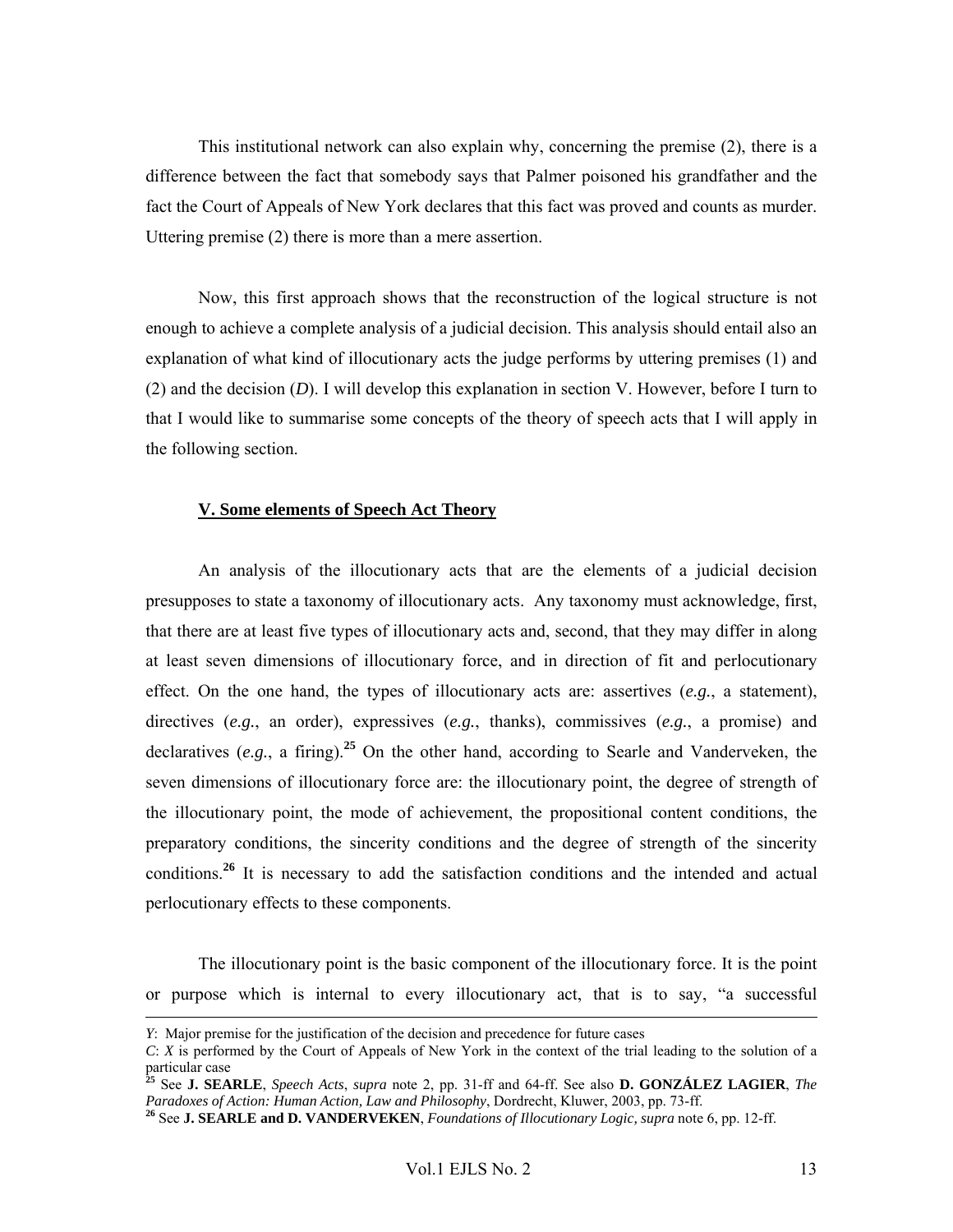performance" of a certain type of illocutionary acts necessarily achieves that purpose. To put it differently, it could not be a successful act of that type if it did not achieve that purpose.**<sup>27</sup>** The point of an assertive is "to describe the world", the point of a directive is "to direct one's hearer to perform a certain king of act", the point of expressives is "to express the speaker's emotion or attitude", the point of commissives is "to commit the speaker to doing something" and the point of declaratives (for instance, of the declaration that *p*) is "to make it the case that  $p$ ".<sup>28</sup>

 Different illocutionary acts may achieve "the same illocutionary point with different degrees of strength",**<sup>29</sup>** because of several causes. Searle and Vanderveken give good examples of this property: "if I *request* someone to do something my attempt to get him to do it is less strong than if I *insist* that he do it", or: "both pleading and ordering are stronger than requesting, but the greater strength of pleading derives from the intensity of the desire expressed, while the greater strength of ordering derives from the fact that the speaker uses a position of power or authority that he has over the hearer".**<sup>30</sup>**

The mode of achievement is the way in which an illocutionary act achieves its purpose. For instance, an order achieves its purpose "by way of invoking the position of authority of the speaker" in issuing the order. Another example is the following: "a person who makes a statement in his capacity as a witness in a court trial does not merely make a statement, but he *testifies*, and his status as a witness is what makes his utterance count as testimony".**<sup>31</sup>**

The propositional content conditions are the conditions that the content of a speech act has to fulfil because of its illocutionary force. For instance, in commissives, the speaker commits himself to doing something. This kind of speech act sets a condition on its content: that the speaker does something in the future. For example, anyone who makes a promise commits himself to doing something in the future.

The preparatory conditions are conditions that it is necessary to fulfil for a successful and non-defective performance of an illocutionary act. For instance, "all acts whose point is to get the hearer to do something -orders, requests, commands, *etc*.- have as a preparatory

 $^{27}$  Ibid., p. 13.

<sup>&</sup>lt;sup>28</sup> See **K. LUDWIG and D. BOISVERT**, "Semantic for Nondeclaratives", in **E. LEPORE and B. SMITH**, *Oxford Handbook of the Philosophy of Language*, *Oxford*, *Oxford University Press*, 2006, *Chapter 34*.

<sup>&</sup>lt;sup>29</sup> See **J. SEARLE and D. VANDERVEKEN**, Foundations of Illocutionary Logic, supra note 6, p. 15.<br><sup>30</sup> Ibid., p. 15.<br><sup>31</sup> Ibid., p. 16.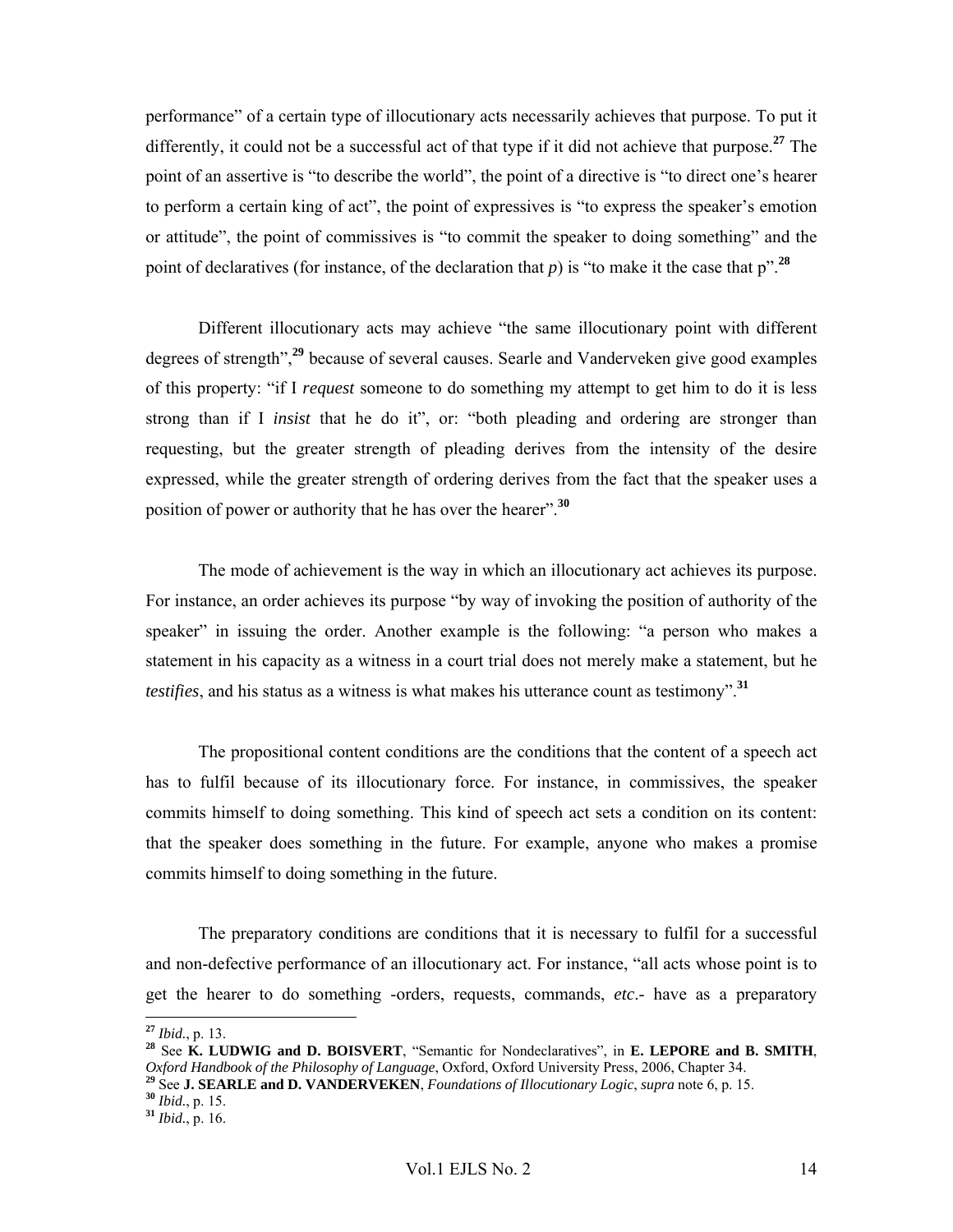condition that the hearer is able to do the act directed".<sup>32</sup> For example, unless we have a time machine, a judicial decision would be defective, if the judge gives the defendant the order to travel to the past and to stop the performance of some prior action of his.

The sincerity conditions are the conditions that the psychological states of the speaker have to fulfil for the illocutionary act to be non-defective. The utterance of an illocutionary act implies certain psychological states related to the content of the act. Thus, "an insincere speech act is one in which the speaker performs a speech act and thereby expresses a psychological state even though he does not have that state".<sup>33</sup> For instance, "an insincere promise is one where the speaker does not in fact intend to do the things he promises to do".<sup>34</sup>

The last of the seven dimensions of illocutionary force is the degree of strength of the sincerity conditions. As Searle and Vanderveken make explicit, "just as the same illocutionary point can be achieved with different degrees of strength, so the same psychological state can be expressed with different degrees of strength<sup>". 35</sup> For instance, "the speaker who makes a request expresses the desire that the hearer do the act requested; but if he begs, beseeches, or implores, he expresses a stronger desire than if he merely requests."

Now, as Ludwig and Boisvert explain: "assertives, directives, commissives and declaratives have satisfaction conditions, which come in two varieties: those with word-toworld direction of fit, and those with world-to-word direction of fit".**<sup>36</sup>** They also explain the difference between the illocutionary acts from this point of view: "Assertives have word-toworld direction of fit, since their point is to make the words match the world; directives and commissives have world-to-word direction of fit, since their point is to make the world match the words. Declaratives have at least world-to-word direction of fit since their point is to bring the world to match their contents […], and arguably, in some case, word-to-world direction of fit as well".**<sup>37</sup>**

Finally, when an illocutionary act is successfully and non-defectively performed, it produces an effect in its addressee. This effect is the perlocutionary effect of the speech act and

<sup>&</sup>lt;sup>32</sup> *Ibid.*, pp. 17-18.<br>
<sup>33</sup> *Ibid.*, p. 18.<br>
<sup>34</sup> *Ibid.*, p. 18.<br>
<sup>35</sup> See **K. LUDWIG and D. BOISVERT**, "Semantic for Nondeclaratives", *supra* note 28, p. 3.<br>
<sup>36</sup> See **K. LUDWIG and D. BOISVERT**, "Semantic for Nonde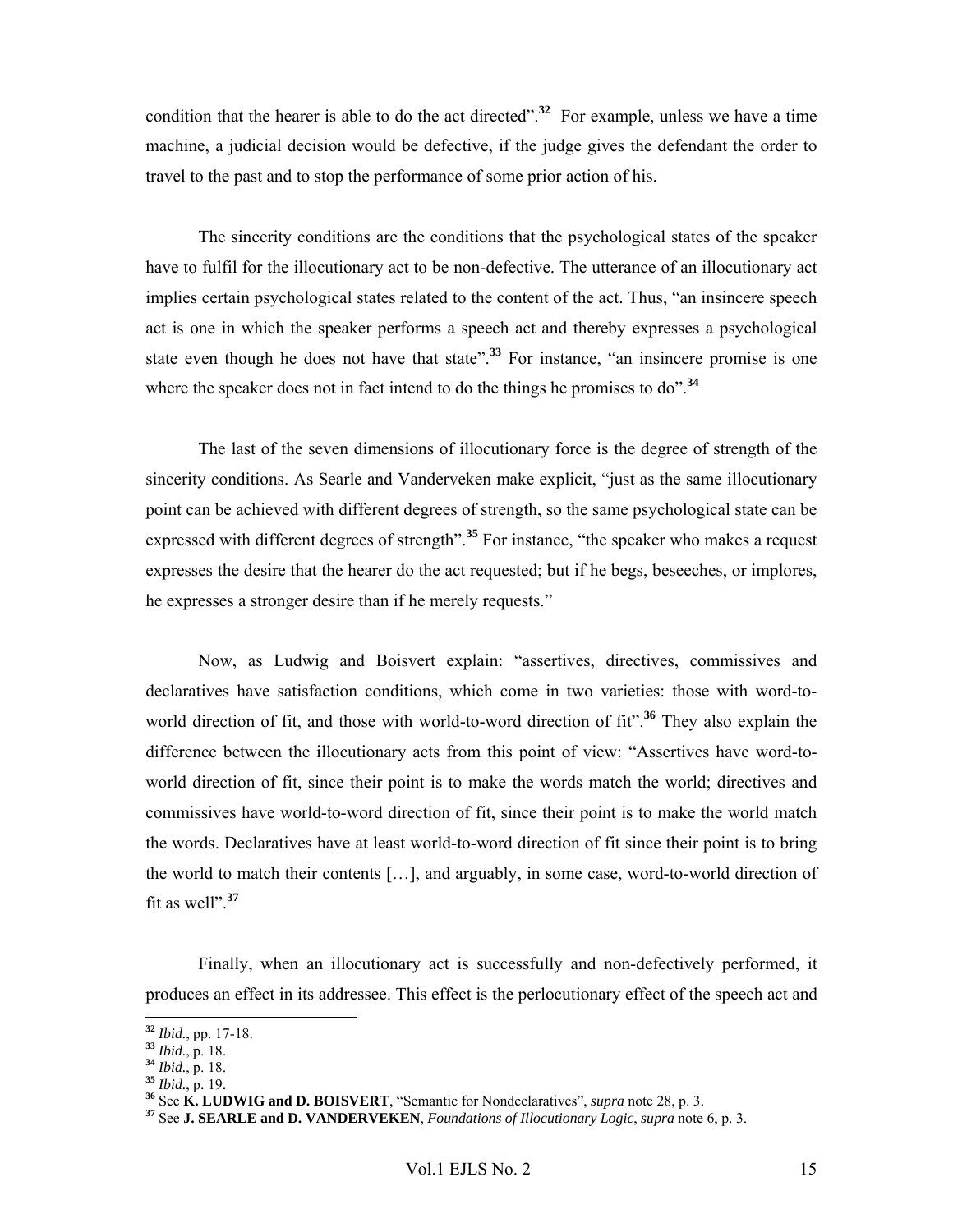refers to the impact it aims to have (intended perlocutionary effect) or really has (actual perlocutionary effect) on the "feelings, attitudes, and subsequent behaviour of the person or persons to whom it is addressed".**<sup>38</sup>**

#### **VI. Illocutionary acts in the justification and decision**

Taking into account these concepts of the theory of speech acts, it is possible to analyse the three elements of a basic judicial decision: major and minor premise and decision. However, before looking at this, it is necessary to explain two general preparatory conditions that the judicial decision has to fulfil.

#### **A. General preparatory conditions**

The judicial decision as a sequence of speech acts has to fulfil at least two general conditions to be successful and non-defective. The first concerns the authority of the judge. It is necessary for the judge to have the legal power or competence to make the decision. Concretely, a rule of the legal system must confer this competence on the judge. This rule must be valid. As we say, it is necessary to understand the validity of this rule in the institutional framework of the legal system as a hierarchical structure of valid norms (rules and principles). Only in this framework it is possible to understand the rule conferring power to the judge as a constitutive rule according to which the decision (that is to say a certain chain of speech acts) of the judge (a certain speaker) counts as a judicial decision.**<sup>39</sup>** If the speaker does not have the power to make a judicial decision at all or the judge does not have the specific power to resolve the case at issue, then the chain of speech acts he performs would not count as a judicial decision and would be void.

Now the second general condition relates to the form and the environment of judicial decisions. The judge has to make the decision in a trial. The trial has to fulfil the forms that the law establishes and the judicial decision as such has to fulfil certain formalities as well. A serious procedural irregularity or a serious irregularity in the form of the decision can make the judicial decision void. For instance, in the case *Riggs v. Palmer*, the validity of the decision

<sup>&</sup>lt;sup>38</sup> See K. LUDWIG and D. BOISVERT, "Semantic for Nondeclaratives", supra note 28, p. 11.

<sup>&</sup>lt;sup>39</sup> On the analysis of the rules conferring powers as constitutive rules, see **D.W.P. RUITER**, "Legal Powers", *supra* note 5, pp. 471-ff.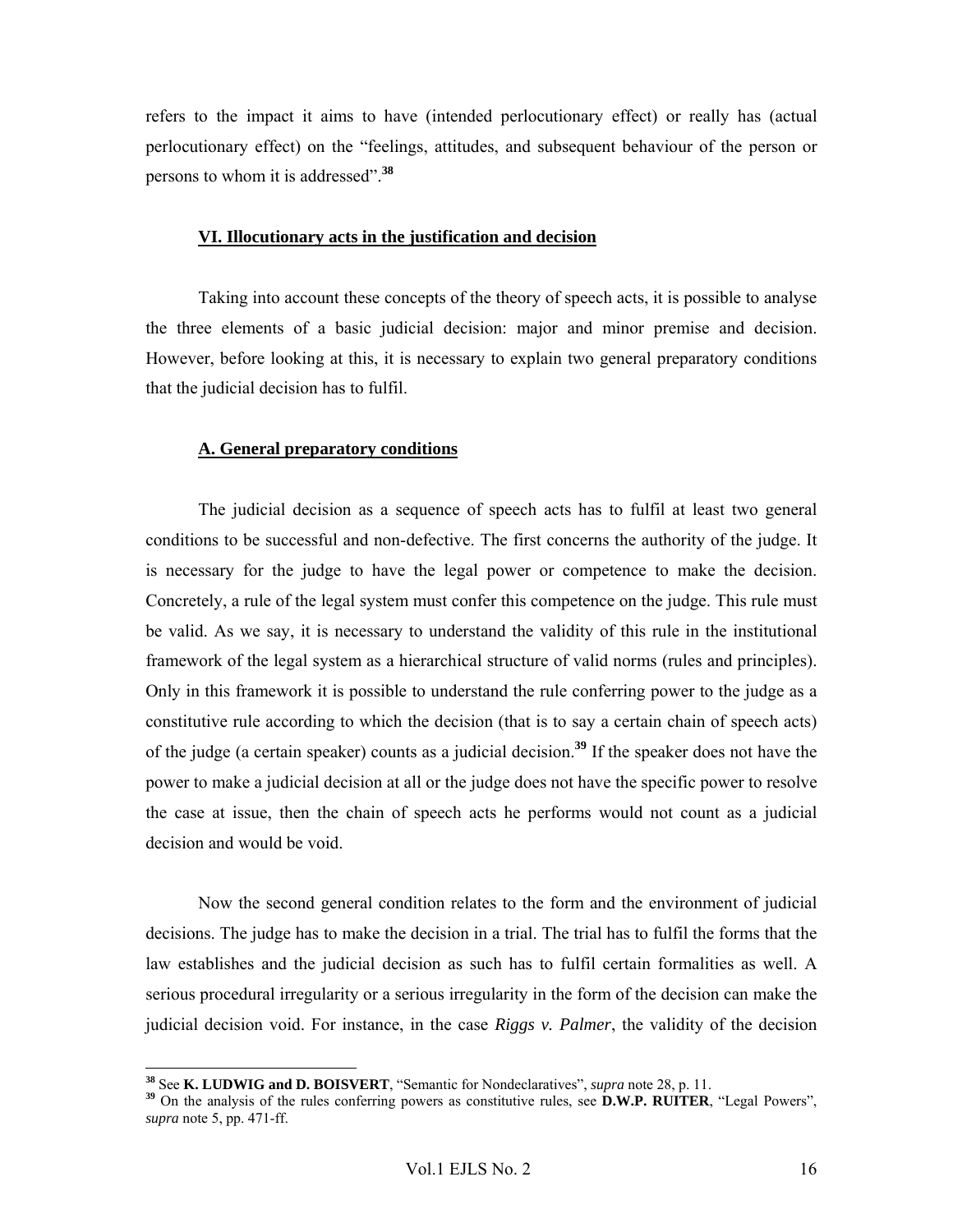presupposed that the New York Court of Appeals had competence to provide a decision for the case and that its judgment took place at the end of a procedure with all the legal formalities of an appeal. The decision by the Court fulfilled all these conditions.

 Having stated these conditions it is now possible to analyse the structure of the main elements of a judicial decision from the point of view of the theory of speech acts.

## **B. Premise (1): The general rule**

By uttering premise (1), that is to say, the general rule *"R"*, the Court is doing at least the following things. First, he asserts that *"R"* is the correct interpretation of the law to apply in the actual case. Second, since this rule did not exist before, at least as a rule in the legal system, the Court creates it as a rule of law. Third, the Court set this precedent for analogous future cases. Fourth, the Court uses the rule as a major premise in resolving the case.

These four things clearly appear in the case of *Riggs v. Palmer*. The New York Court of Appeals asserted that the rule  $(x)(Mx \rightarrow \neg Gx)$  is the correct interpretation of the law for cases like this. Second, since this rule did not exist before, the Court creates the rule. Third, the Court set this precedent for analogous future cases. Fourth, the Court uses the rule as a major premise in resolving the case.

These four things correspond to three different illocutionary forces of the judicial speech act of uttering premise (1). The first one corresponds to a special kind of assertive. Let me call this special kind: *declarative judgement*. On the one hand, the declarative judgement is an assertive, because by saying that *"R"* is the correct interpretation of the law to rule the actual case, the judge is describing the world. This is its illocutionary point. However, he is not describing something in the physical realm but in the normative (more precisely: legal) realm of the world.**<sup>40</sup>** The judge is saying that *"R"* is valid under description of the legal system.**<sup>41</sup>** Let us remember that in the decision *Riggs v. Palmer* the New York Court of Appeals gives some arguments about the purpose of the statutes, the intention of the law-makers, the application of a rational interpretation, and the principle or general maxim of the common law,

**<sup>40</sup>** This corresponds to the third realm of Frege. See **G. FREGE**, "The Thought: A Logical Inquiry", transl. [by **A. M. QUINTON and M. QUINTON**, in **P. F. STRAWSON**, *Philosophical Logic*, Oxford, Oxford University Press, 1967], p. 29.

<sup>&</sup>lt;sup>41</sup> The legal system is part of the normative realm.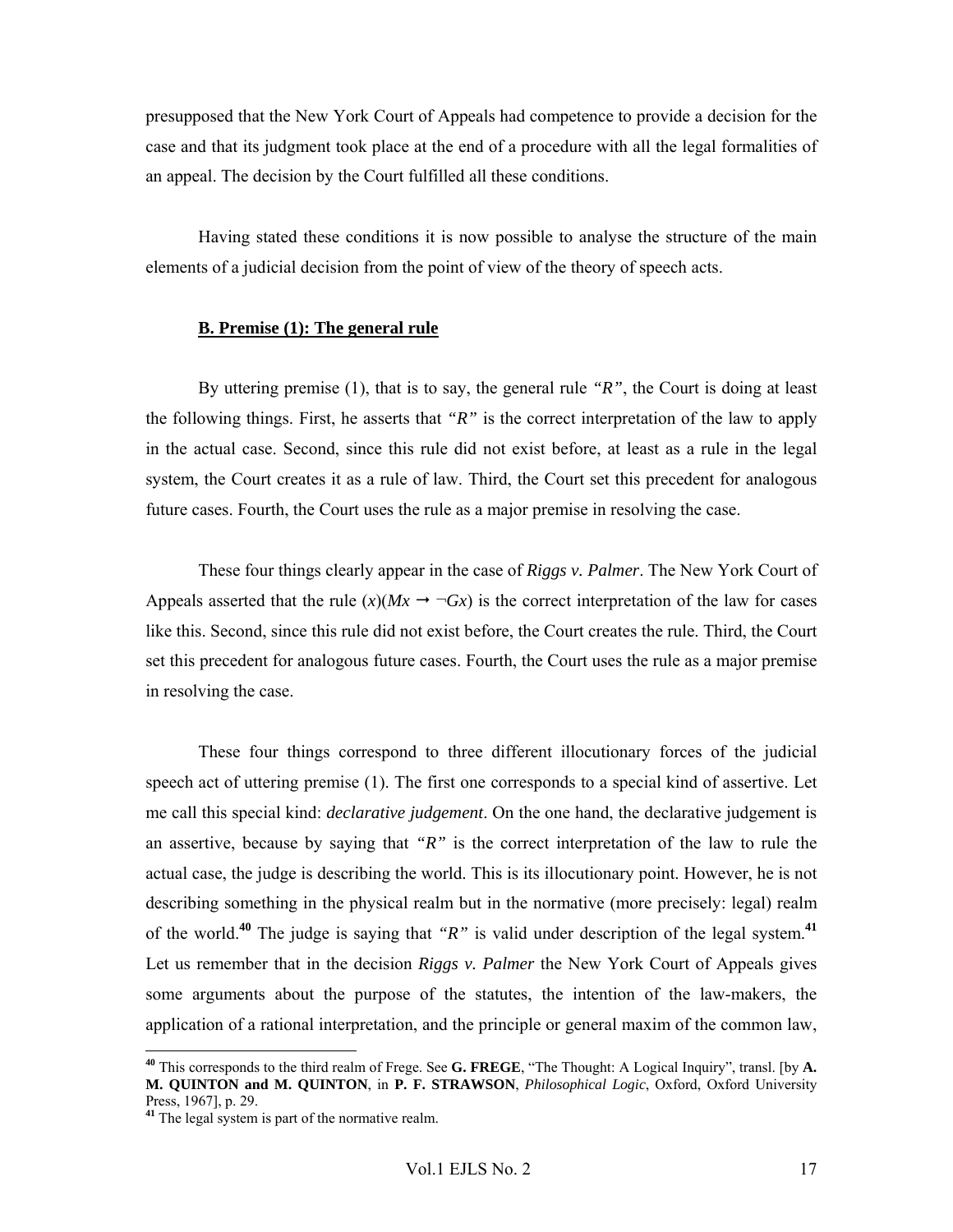according to which: "No one shall be permitted to profit by his own fraud, or to take advantage of this own wrong, or to acquire property by his own crime", in order to ground the claim that the rule "one cannot take property by inheritance or will from an ancestor or benefactor whom he has murdered" is the right interpretation of the law for cases like that of Elmer Palmer. This argumentation entails a description of the legal realm, or put in another way, of the legal practice. The statutes, the intention of the law-makers, the methods of interpretation and the general maxims of the common law are elements of this legal practice.

In addition to this, this description of the normative realm has an evaluative component. The judge utters premise (1) as the correct interpretation of what the statutes and the other sources of the law establish for the actual case. This interpretation depends on objective and subjective factors. The words of the statements are an objective factor and the attitudes of the judge about the moral values grounding the statutes are subjective factors. Consequently, the utterance of premise (1) is not merely an assertion, but an assertion that presupposes an evaluation. Since the assertion has a normative propositional content, the following name is appropriate: judgement. Thus, in the case *Riggs v. Palmer*, the New York Court of Appeals performs a normative assertion that the rule,  $(x)(Mx \rightarrow \neg Gx)$ , belongs to the legal system.

Now a special preparatory condition of this illocutionary act is that the judge has reasons for *"R"*. A propositional content condition is that *"R"* is a possible interpretation of what the legal system establishes for the actual case.

 A sincerity condition is that the judge believes that *"R"* is correct. A further question is about the standard of correctness. The question is whether it is enough that *"R"* be correct under the legal system or whether *"R"* has to be correct also in general, that is to say, according to justice. Certainly, the sincerity condition refers to correctness under the legal system. However, it is possible to ask whether, in order to be non-defective it is also necessary that the judge believe that "*R*" is correct from the point of view of justice. Let us image a case in which a statute establishes an evil rule "*ER*" and the judge has simultaneously two different psychological states related to the content of the act: on the one hand, he believes that "*ER*" is a correct interpretation of the law; on the other hand, he believes that "*ER*" is unjust. If we use the strategy of stating *"R"* and simultaneously denying the psychological state related to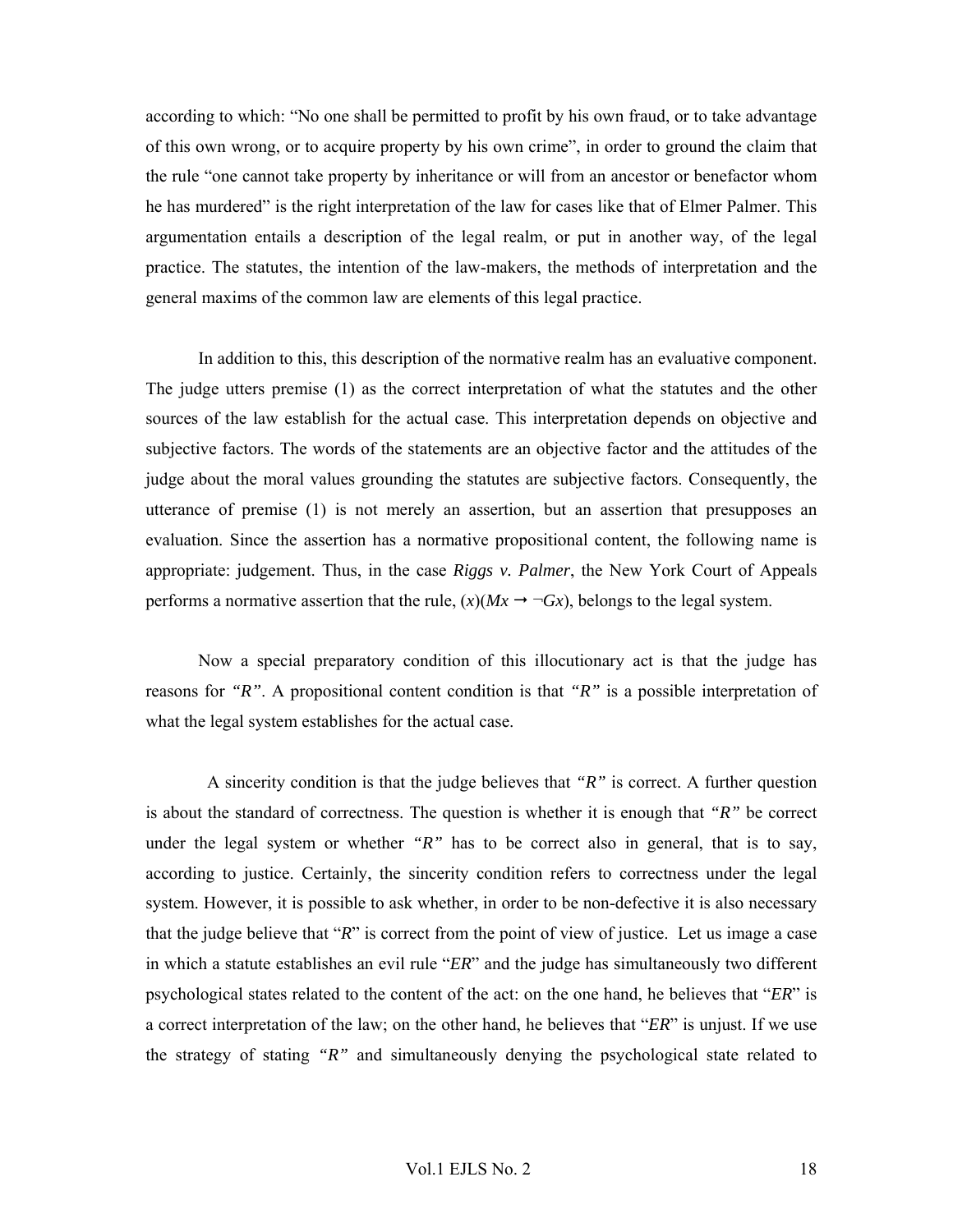correctness from the point of view of justice,**<sup>42</sup>** then we get the following result: *"ER"* is the correct interpretation of the law, but "*ER*" is unjust. At this point, the answer to the question whether the utterance of "*ER*" by a judge is non-defective depends on the answer to the question whether there is a conceptually necessary connection between law and justice, or law and morality. A legal positivistic theorist would deny this connection and say that the utterance of "*ER*" is non-defective.**<sup>43</sup>** A non-legal positivistic theorist would endorse this connection and say that the utterance of "*ER*" is defective.**<sup>44</sup>** The reason for the defectiveness would be the paradox between, on the one hand, the sentence that we get when we contrast the content of the speech act with the psychological state of the judge, that is to say: *"ER"* is the correct interpretation of the law, but "*ER*" is unjust, and, on the other hand, the sentence stating that there is a conceptually necessary connection between law and justice. If, due to this connection, genuine law can never be unjust, "*ER*" cannot be at the same time "the correct interpretation of the law" and "unjust".

In any case, it is necessary to say that the direction of fit of the illocutionary act of uttering premise (1) is word-to-world, since its point is to make the justification of the judicial decision match the correct interpretation of the normative (legal) realm. Its intended perlocutionary effect is to persuade the parties in the process, the legal community and the community in general, that *"R"* is the correct interpretation of the law in the actual case.

The second illocutionary force of the utterance of premise (1) is declarative. For this reason, the speech act involved in uttering premise (1) has been called declarative judgement. By the utterance of this premise, the Court creates the rule *"R"*. The illocutionary point of uttering this declaration is to bring about the state of affairs that it represents. The Court is actually introducing a modification in the legal system. He is adding a new rule. By uttering the premise (1) he is bringing about this state of affairs. From this moment, the new rule appears in the legal system. This is the creation of a new institutional fact. It also explains why this rule is valid as a precedent for future cases and why the judge can apply it as major premise to resolve the actual case. This is the way in which the New York Court of Appeals

<sup>&</sup>lt;sup>42</sup> See **J. SEARLE and D. VANDERVEKEN**, Foundations of Illocutionary Logic, supra note 6, p. 19.<br><sup>43</sup> See **E. BULYGIN**, "Alexy's Thesis of the Necessary Connection between Law and Morality". *Ratio Juris*,

<sup>2000,</sup> pp. 133-ff.

**<sup>44</sup>** See **R. ALEXY**, *The Argument form Injustice: A Reply to Legal Positivism*, transl. [by **B. LITSCHEWSKI PAULSON and S. L. PAULSON**, Oxford, Clarendon Press, 2002], pp. 40-ff.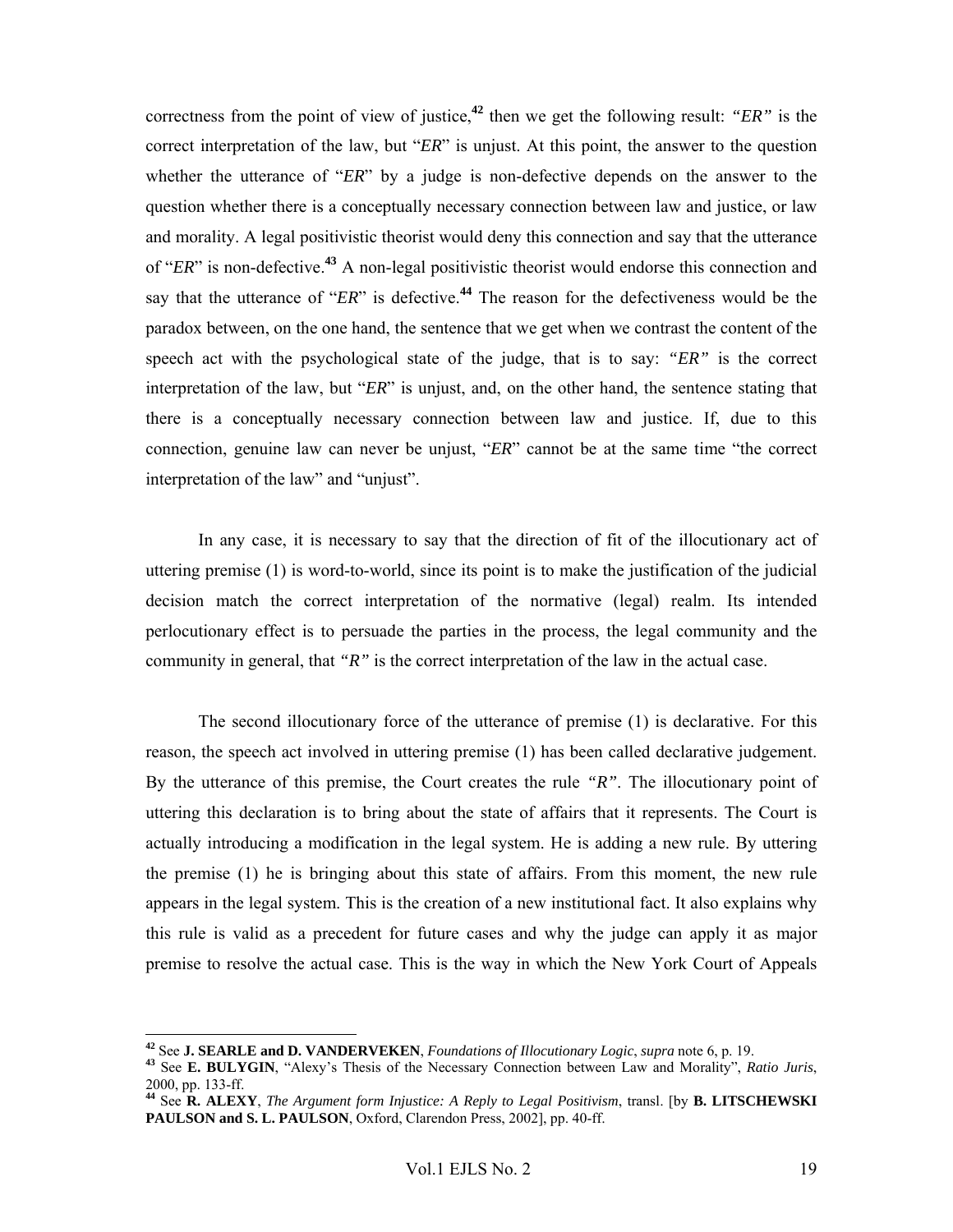creates the rule  $(x)(Mx \rightarrow \neg Gx)$ . The Court set this rule as precedent for future cases and applies it as major premise for the case *Riggs v. Palmer*.

Nevertheless, this application of the rule *"R"* as major premise implies another different illocutionary force. This is again a declarative, but it is different from the creation of the rule *"R"*. In the application of the rule *"R"* the judge is bringing about the state of affairs that the actual case, for instance, *Riggs v. Palmer* is going to be adjudicated under the rule *"R"*. This is also the creation of a new institutional fact.

Now the direction of fit of these declarations is world-to-word, precisely: normative realm-to-word, since the point of the first is to introduce a new rule in the legal system and the point of the second to introduce the major premise in the justification of the case. They aim to bring about those new legal facts.

#### **C. Premise (2): The subsuntive statement**

Premise (2), that is to say:  $(Ca)$ , is a subsuntive statement. By uttering it, the judge is doing at least the following things. First, he is asserting that the facts described as conditions of the rule "R" took place, according to the evidence. In the case *Riggs v. Palmer* the subsuntive statement is (*Mp*). According to this statement, Palmer (*P*) murdered his testator and, in this way, this event is an instantiation of the conditions described in the antecedent of the rule:  $(x)(Mx \rightarrow \neg Gx)$ . Of course, since it is a judgment by the New York Court of Appeals, this Court does not evaluate directly the evidence in order to assert that (*Mp*). The Court takes this assertion for granted, that is to say, its point of depart is the assertion by the criminal jury, according to which Palmer murdered his grandfather. It is well known that in the American System of Justice, in certain cases the judge is the fact finder and the other cases the fact finder is the jury. In the first kind of cases is the judge who asserts that the conditions described in the antecedent of the rule took place. In the second sort of cases, the jury asserts it and the judge departs from the assertion made by the jury. In what follows I will speak about the cases in which the judge is the fact finder.

Second, by uttering premise (2) the judge is also creating this institutional fact, and setting it as precedence. Third, he is also including this sentence (*Mp*) as minor premise in the justification of the decision.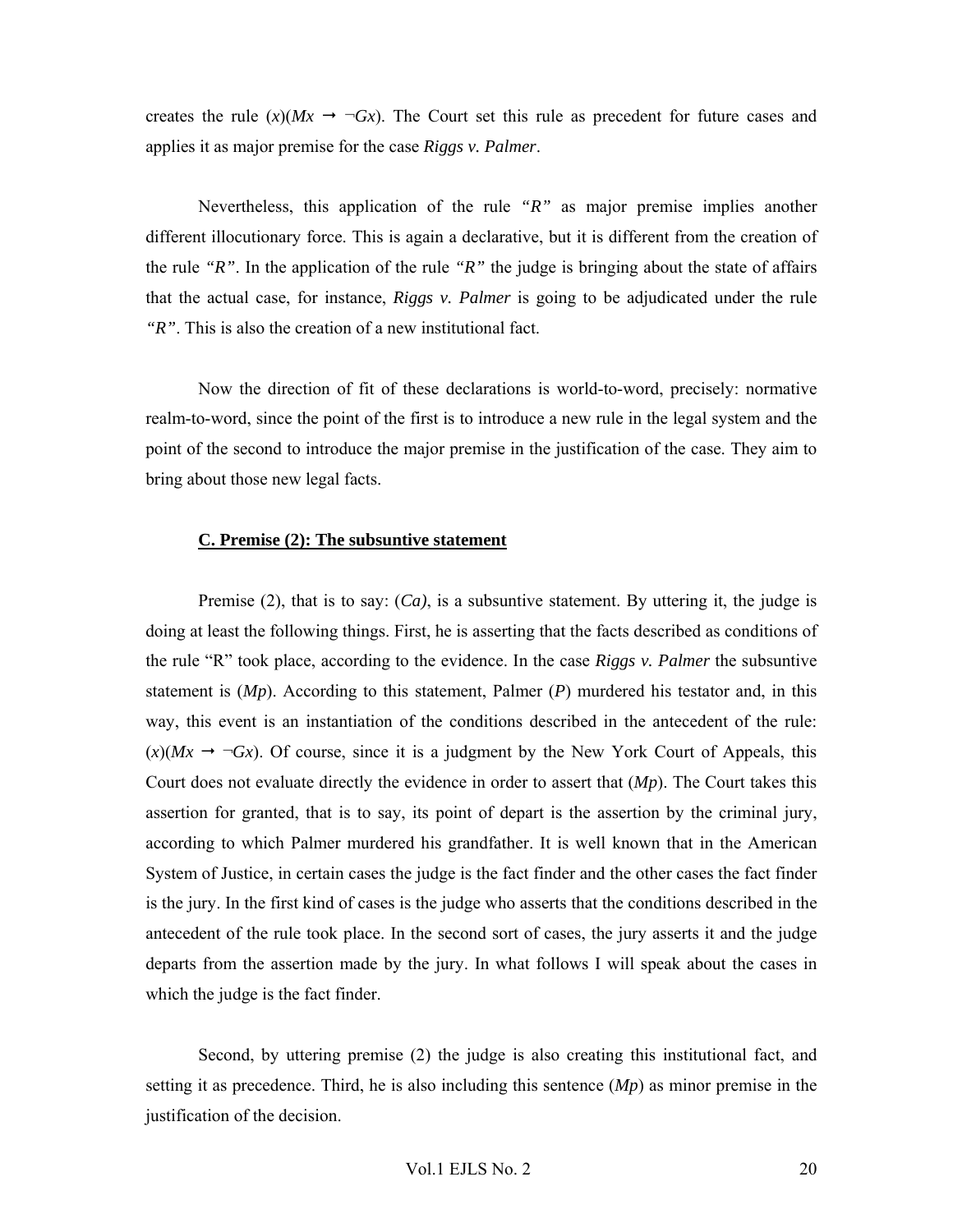These three things correspond to three different illocutionary forces of the judicial speech act of uttering premise (2). The first one corresponds to a special kind of assertive. Let me call this special kind: empirical declarative judgement. The empirical declarative judgement is an assertive, because by saying, for instance, that *(Ca)* (in the case *Riggs v. Palmer*: " $Mp$ "), that is to say, that the action (*a*) (What Palmer "*p*" did) fulfilled the conditions *(C)* (to murder the testator: "*Mx*") of the rule "*R*",  $(x)(Mx \rightarrow \neg Gx)$ , the judge is describing the world. This is its illocutionary point. However, he is not describing directly something in the empirical world, because the judge actually does not have any direct contact with the performance of the action  $(a)$ .<sup>45</sup> Therefore, the judge is just able to assert indirectly that  $(a)$ , at least probably, took place and fulfilled the conditions *(C)*. The judge is directly describing something about the proofs taken into account in the process. He is asserting that the proofs show that *(a)*. Nevertheless, the judge adds an evaluative component to this assertion. The judge does not merely describe what the proofs show, but evaluates it according to normative criteria related to their relevance and reliability. For this reason, *(Ca)* is not a mere empirical assertion but an empirical ascription.**<sup>46</sup>**

A special preparatory condition of this illocutionary act is that the judge has reasons for the truth of *(Ca)*. These reasons derive from the evaluation of the proofs. Now there are at least two kinds of sincerity conditions for this illocutionary act. According to Austin,**<sup>47</sup>** in criminal law cases it is arguable whether the judge has to believe ("really feel") "that the defendant is guilty" or to believe "that one is justified ('feel justified'), on the evidence adduced at the trial, in *accepting* that he is guilty". At the first glance it looks like the second hypothesis of Austin is true, that is to say, that the sincerity conditions of asserting premise (2) presupposes that the judge believes that he is justified on the evidence in accepting that (*Ca)*. Nevertheless, this does not seem to be enough. Premise (2) also presupposes that the judge believes that the defendant is indeed guilty, that is to say, that an action performed by the defendant indeed took place and is an instantiation of the conditions described in the antecedent of the rule "R". If we use again the strategy of stating *(Ca)* and simultaneously denying the belief of the judge that the defendant performed *(a)* and that this action is an instantiation of the conditions described

**<sup>45</sup>** However, this could be the case in exceptional circumstances, when the judge makes a direct inspection of certain things.

**<sup>46</sup>** On the concept of ascription in this context, see **H.L. HO**, "What Does a Verdict Do? A Speech Act Analysis of Giving a Verdict", *supra* note 5, p. 19. **<sup>47</sup>** See **J.L. AUSTIN**, *How to Do Things with Words*, *supra* note 2, p. 41.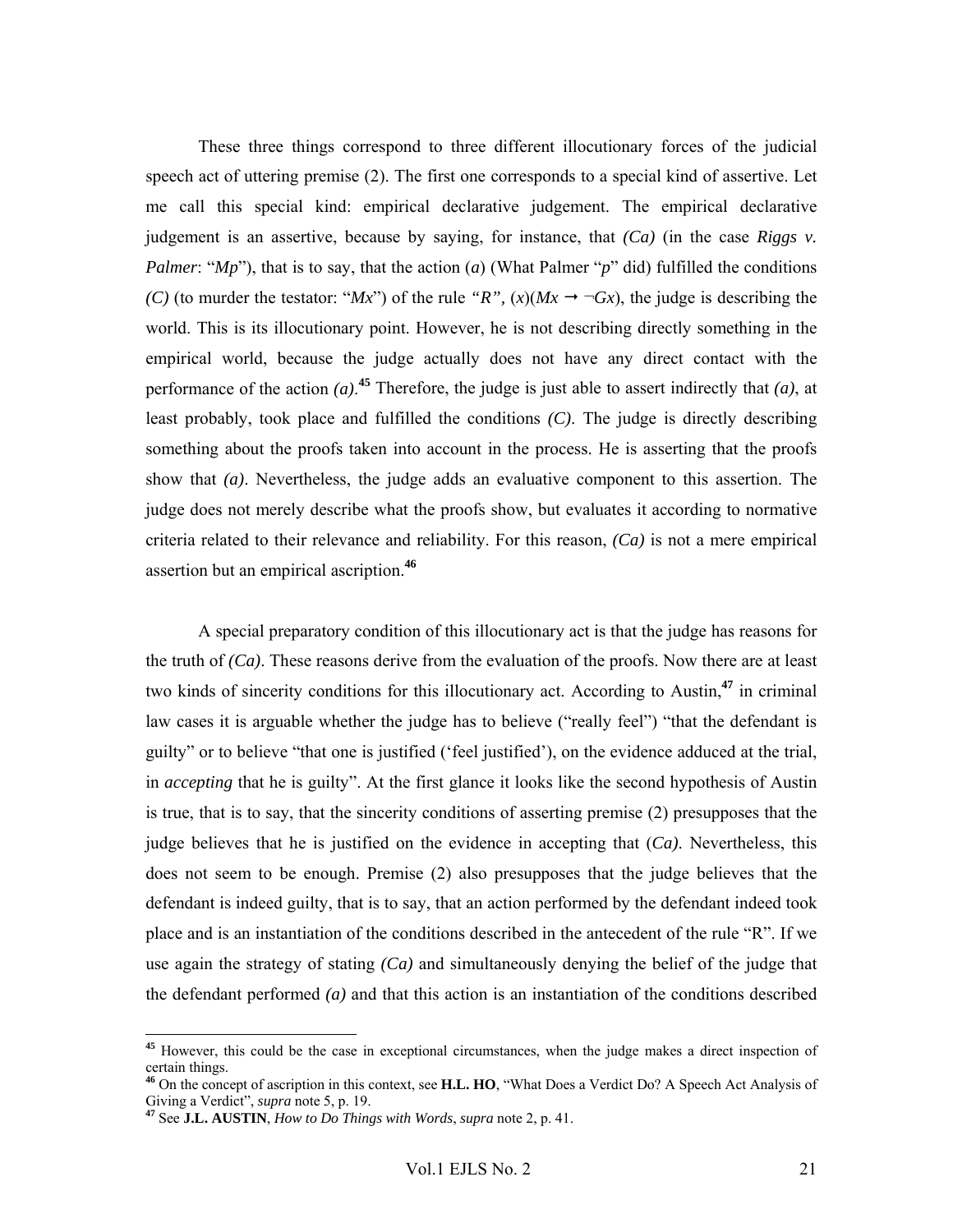in the rule,<sup>48</sup> then the result is the following paradox:  $(Ca)$  is proved, but this statement is false, because *(a)* did not actually take place or did not actually fulfilled the conditions *(C)*. Now the direction of fit of this illocutionary act is word-to-world, since its point is to make the minor premise of the justification of the judicial decision match the evidence and the empirical world. Its intended perlocutionary effect is to persuade the parties in the process, the legal community and the community in general, that, according to the evidence, *(a)* indeed took place and fulfilled the conditions *(C)* of the rule *"R"*.

As in premise (1), the second illocutionary force of the utterance of premise (2) is declarative. For this reason, it has been called: empiric declarative judgement. By the utterance of this premise, the fact finder (the judge or the jury) creates a new institutional fact. It declares that *"Ca"*. The illocutionary point of uttering this declaration (*"a"* officially took place and fulfilled the conditions *"C"* of the rule *"R"*) is to bring about the state of affairs that it represents. The fact finder is actually introducing a modification in the legal system. He is officially adding a new fact to the set of facts officially recognised by the legal system and he is changing the status of the agent of the action *(a)*. From this moment, this action (*a*) is officially imputed by the legal system to the agent and it is officially declared that this action (*a*) fulfilled the conditions (*C*) of the rule *"R"*. The judge declares with his authority that the agent's behaviour took place and fulfilled the conditions described in the general rule. By doing this, the accusations of the plaintiff became official fact. There is a difference between this institutional fact and the brute facts. This institutional fact is a "legal certification"<sup>49</sup> that the brute fact took place. Only the fact finder (judge or jury), with his competence, after a judicial procedure and with the right legal forms can give this legal certification. The legal certification makes the brute fact relevant to the legal system. All this also explains why this declaration has precedential force for future cases and why the judge has to (or can) apply it as minor premise to solve the actual case.

Nevertheless, this application of the statement *"Ca"* as minor premise implies another different illocutionary force. This is again a declaration, but it is different from the creation of the official declaration that *"Ca"*. In the application of *"Ca"* to the case, the judge is bringing about a state of affairs, namely, that the actual case, for instance, *Riggs v. Palmer* is going to be adjudicated under the premise *"Mp"*. This is also the creation of a new institutional fact.

<sup>&</sup>lt;sup>48</sup> See **J. SEARLE and D. VANDERVEKEN**, Foundations of Illocutionary Logic, supra note 6, p. 19.

<sup>&</sup>lt;sup>49</sup> H.L. HO, "What Does a Verdict Do? A Speech Act Analysis of Giving a Verdict", *supra* note  $\overline{5}$ , p. 13.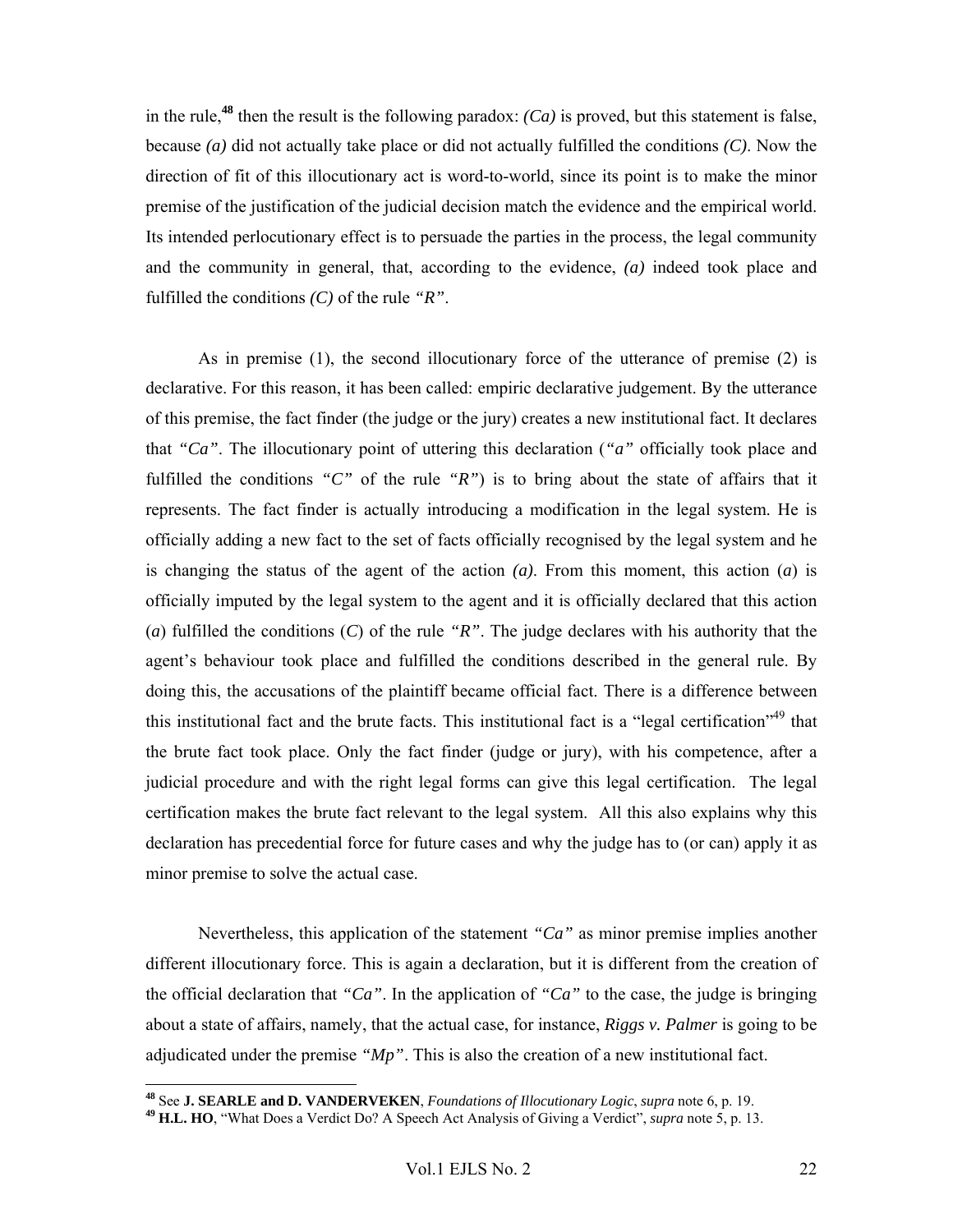Now the direction of fit of these declarations is world-to-word, more precisely, normative realm-to-word, since the point of the first is to introduce a new official fact into the legal system and the point of the second to introduce the minor premise in the justification of the decision in the case.

#### **D. The decision (***D***)**

Finally, by uttering the decision (*D*), that is to say, the imposition of the legal consequence (*LCa*) to the agent, the judge is doing one of two things or both. First, he is changing or settling the legal positions, that is to say the legal status or relationships of the parties. Second, he is giving an order addressed to other competent authorities or to the parties.

The first thing clearly appears in the case *Riggs v. Palmer*. The New York Court of Appeals imputes directly the sanction  $(\neg Gp)$ , that is to say, does not give the property to Palmer and, correlatively, gives this property to the plaintiffs. Nevertheless, in other cases the judge can also give an order to other competent authorities. In criminal judgments, for instance, the judge can give an order of imprisonment of the defendant, and in tort law cases the judge can order the payment of damages to a party. In these last cases, the decision has also a declarative component. If a judge convicts an agent of a crime and orders his imprisonment, he is also changing the legal status of this agent.

These two things correspond to two different illocutionary forces of the judicial speech act of uttering the decision (*D*). The first one is declarative. By uttering the decision (*D*) the judge is creating a new institutional fact. He is changing the legal positions of a party or of the parties. The illocutionary point of uttering this declaration (the actual imputation of the sanction *"S"* to the agent "*a*") is to bring about the state of affairs that it represents. The judge is actually introducing a modification in the legal status of the agent. He is officially adding a new institutional fact to the set of institutional facts that the legal system associates with the agent (*a*). It is possible to see very clearly this point in cases like divorce decisions. With the decision, the judge actually changes the legal status of the agent and this change has certain consequences (for example, the agent can get married again).